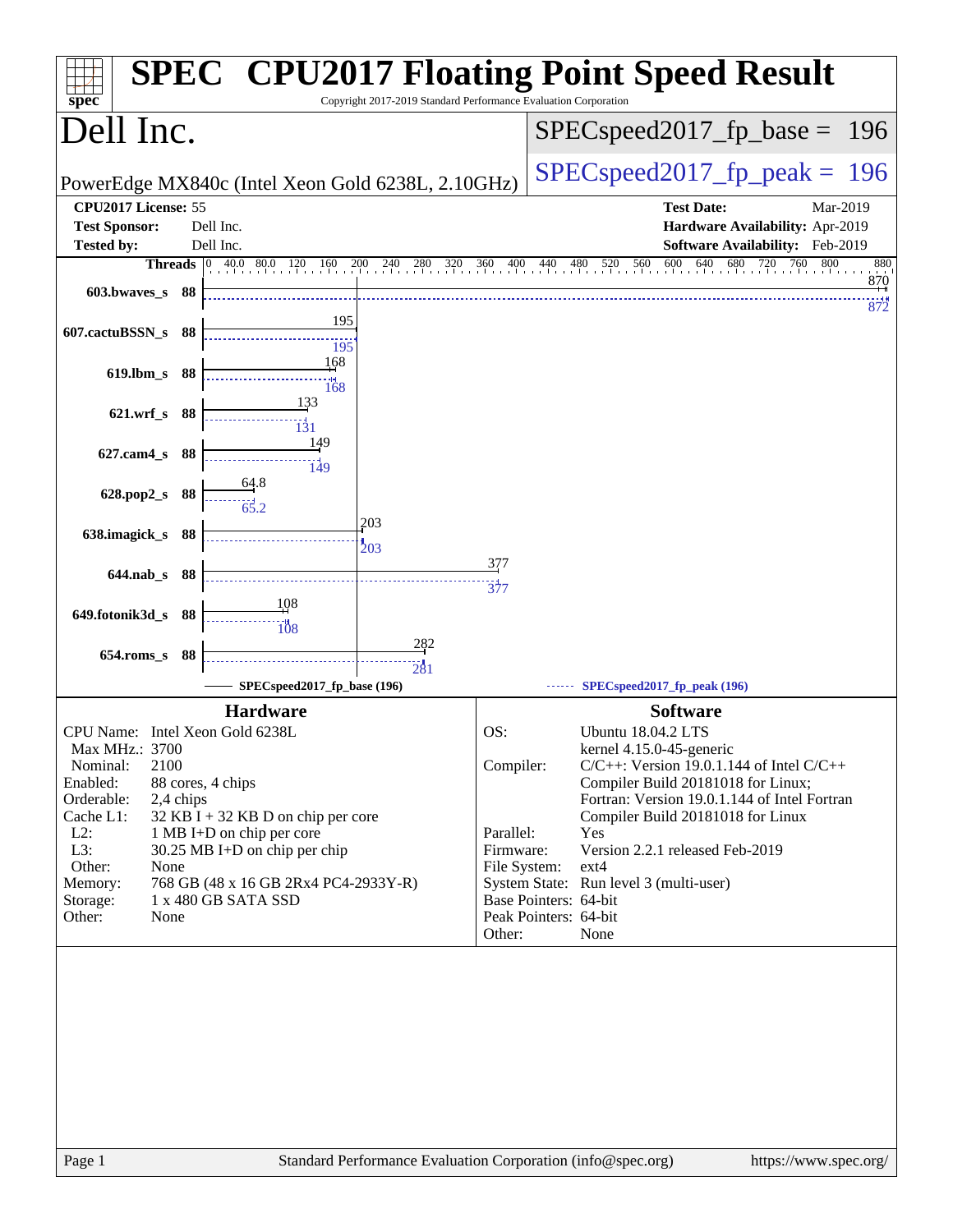| <b>SPEC CPU2017 Floating Point Speed Result</b><br>$spec*$<br>Copyright 2017-2019 Standard Performance Evaluation Corporation |                |                |       |                |       |                |                                 |                |                |              |                |              |                                        |              |
|-------------------------------------------------------------------------------------------------------------------------------|----------------|----------------|-------|----------------|-------|----------------|---------------------------------|----------------|----------------|--------------|----------------|--------------|----------------------------------------|--------------|
| Dell Inc.                                                                                                                     |                |                |       |                |       |                | $SPEC speed2017_fp\_base = 196$ |                |                |              |                |              |                                        |              |
| $SPEC speed2017_fp\_peak = 196$<br>PowerEdge MX840c (Intel Xeon Gold 6238L, 2.10GHz)                                          |                |                |       |                |       |                |                                 |                |                |              |                |              |                                        |              |
| CPU2017 License: 55<br><b>Test Date:</b><br>Mar-2019                                                                          |                |                |       |                |       |                |                                 |                |                |              |                |              |                                        |              |
| <b>Test Sponsor:</b>                                                                                                          | Dell Inc.      |                |       |                |       |                |                                 |                |                |              |                |              | Hardware Availability: Apr-2019        |              |
| <b>Tested by:</b>                                                                                                             | Dell Inc.      |                |       |                |       |                |                                 |                |                |              |                |              | <b>Software Availability:</b> Feb-2019 |              |
| <b>Results Table</b>                                                                                                          |                |                |       |                |       |                |                                 |                |                |              |                |              |                                        |              |
| <b>Base</b>                                                                                                                   |                |                |       |                |       |                |                                 |                | Peak           |              |                |              |                                        |              |
| <b>Benchmark</b>                                                                                                              | <b>Threads</b> | <b>Seconds</b> | Ratio |                |       |                |                                 |                |                |              |                |              |                                        |              |
|                                                                                                                               |                |                |       | <b>Seconds</b> | Ratio | <b>Seconds</b> | Ratio                           | <b>Threads</b> | <b>Seconds</b> | <b>Ratio</b> | <b>Seconds</b> | <b>Ratio</b> | <b>Seconds</b>                         | <b>Ratio</b> |
| 603.bwayes s                                                                                                                  | 88             | 68.5           | 862   | 67.8           | 870   | 67.6           | 872                             | 88             | 68.1           | 867          | 67.6           | 872          | 67.5                                   | 874          |
| 607.cactuBSSN s                                                                                                               | 88             | 85.1           | 196   | 85.6           | 195   | 85.6           | 195                             | 88             | 85.6           | 195          | 85.1           | 196          | 85.5                                   | <u>195</u>   |
| $619.$ lbm_s                                                                                                                  | 88             | 32.3           | 162   | 31.1           | 168   | 31.1           | 169                             | 88             | 32.1           | 163          | 31.1           | <b>168</b>   | 31.0                                   | 169          |
| $621.wrf$ <sub>s</sub>                                                                                                        | 88             | 99.5           | 133   | 99.1           | 133   | <u>99.1</u>    | 133                             | 88             | 101            | 131          | 101            | 131          | 101                                    | <u>131</u>   |
| $627.cam4_s$                                                                                                                  | 88             | 59.5           | 149   | 59.6           | 149   | 59.8           | 148                             | 88             | 59.5           | 149          | 59.6           | 149          | 59.6                                   | 149          |
| 628.pop2_s                                                                                                                    | 88             | 183            | 64.8  | 184            | 64.6  | 183            | 64.9                            | 88             | 182            | 65.3         | 182            | 65.2         | 182                                    | 65.2         |
| 638.imagick_s                                                                                                                 | 88             | 71.1           | 203   | 70.9           | 204   | 71.0           | <b>203</b>                      | 88             | 71.2           | 203          | 71.0           | 203          | 70.6                                   | 204          |
| $644$ .nab s                                                                                                                  | 88             | 46.4           | 377   | 46.4           | 377   | 46.4           | 376                             | 88             | 46.4           | 376          | 46.4           | 377          | 46.4                                   | 377          |
| 649.fotonik3d s                                                                                                               | 88             | 84.6           | 108   | 89.9           | 101   | 84.7           | <b>108</b>                      | 88             | 86.6           | 105          | 84.1           | 108          | 83.4                                   | 109          |

**[SPECspeed2017\\_fp\\_base =](http://www.spec.org/auto/cpu2017/Docs/result-fields.html#SPECspeed2017fpbase) 196 [SPECspeed2017\\_fp\\_peak =](http://www.spec.org/auto/cpu2017/Docs/result-fields.html#SPECspeed2017fppeak) 196**

Results appear in the [order in which they were run.](http://www.spec.org/auto/cpu2017/Docs/result-fields.html#RunOrder) Bold underlined text [indicates a median measurement](http://www.spec.org/auto/cpu2017/Docs/result-fields.html#Median).

#### **[Submit Notes](http://www.spec.org/auto/cpu2017/Docs/result-fields.html#SubmitNotes)**

 The numactl mechanism was used to bind copies to processors. The config file option 'submit' was used to generate numactl commands to bind each copy to a specific processor. For details, please see the config file.

## **[Operating System Notes](http://www.spec.org/auto/cpu2017/Docs/result-fields.html#OperatingSystemNotes)**

Stack size set to unlimited using "ulimit -s unlimited"

#### **[General Notes](http://www.spec.org/auto/cpu2017/Docs/result-fields.html#GeneralNotes)**

Environment variables set by runcpu before the start of the run: LD LIBRARY PATH = "/home/cpu2017/lib/ia32:/home/cpu2017/lib/intel64"

 Binaries compiled on a system with 1x Intel Core i9-7900X CPU + 32GB RAM memory using Redhat Enterprise Linux 7.5 NA: The test sponsor attests, as of date of publication, that CVE-2017-5754 (Meltdown) is mitigated in the system as tested and documented. Yes: The test sponsor attests, as of date of publication, that CVE-2017-5753 (Spectre variant 1) is mitigated in the system as tested and documented. Yes: The test sponsor attests, as of date of publication, that CVE-2017-5715 (Spectre variant 2) is mitigated in the system as tested and documented. Transparent Huge Pages enabled by default Prior to runcpu invocation Filesystem page cache synced and cleared with: sync; echo 3> /proc/sys/vm/drop\_caches runcpu command invoked through numactl i.e.: numactl --interleave=all runcpu <etc>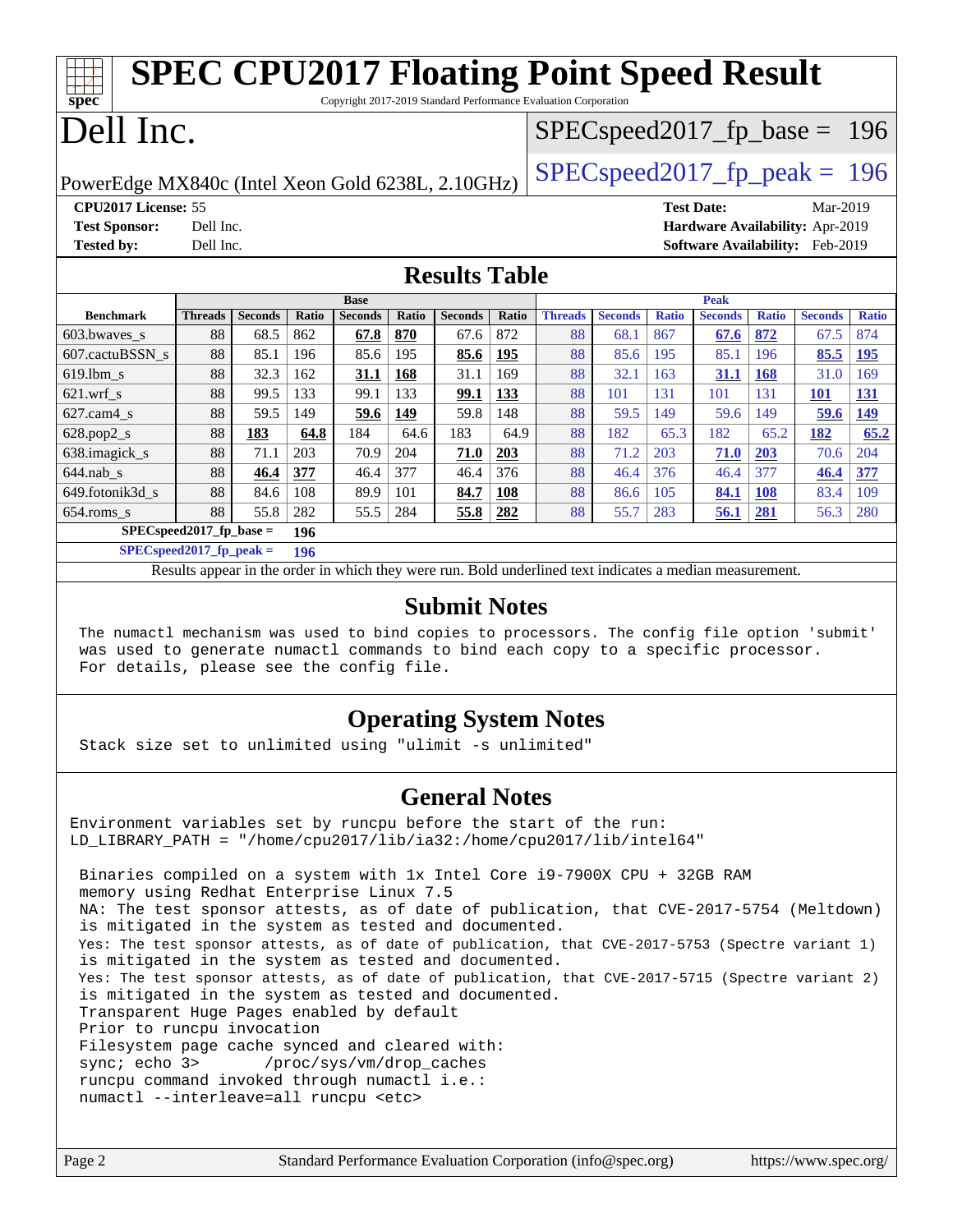| <b>SPEC CPU2017 Floating Point Speed Result</b><br>Copyright 2017-2019 Standard Performance Evaluation Corporation<br>$spec^*$                                                                                                                                                                                                                                                                                                                                                                                                                                                                                                                                                                                                                                                                                                                                                                                                                                                                                                                                                                                                                                                                                                                                                                                                                                                                                                                                                                                                                                                                                                                                                                                                                                                                                                                              |                                                                                                     |
|-------------------------------------------------------------------------------------------------------------------------------------------------------------------------------------------------------------------------------------------------------------------------------------------------------------------------------------------------------------------------------------------------------------------------------------------------------------------------------------------------------------------------------------------------------------------------------------------------------------------------------------------------------------------------------------------------------------------------------------------------------------------------------------------------------------------------------------------------------------------------------------------------------------------------------------------------------------------------------------------------------------------------------------------------------------------------------------------------------------------------------------------------------------------------------------------------------------------------------------------------------------------------------------------------------------------------------------------------------------------------------------------------------------------------------------------------------------------------------------------------------------------------------------------------------------------------------------------------------------------------------------------------------------------------------------------------------------------------------------------------------------------------------------------------------------------------------------------------------------|-----------------------------------------------------------------------------------------------------|
| Dell Inc.                                                                                                                                                                                                                                                                                                                                                                                                                                                                                                                                                                                                                                                                                                                                                                                                                                                                                                                                                                                                                                                                                                                                                                                                                                                                                                                                                                                                                                                                                                                                                                                                                                                                                                                                                                                                                                                   | $SPEC speed2017_f p\_base = 196$                                                                    |
| PowerEdge MX840c (Intel Xeon Gold 6238L, 2.10GHz)                                                                                                                                                                                                                                                                                                                                                                                                                                                                                                                                                                                                                                                                                                                                                                                                                                                                                                                                                                                                                                                                                                                                                                                                                                                                                                                                                                                                                                                                                                                                                                                                                                                                                                                                                                                                           | $SPEC speed2017_fp\_peak = 196$                                                                     |
| CPU2017 License: 55<br><b>Test Sponsor:</b><br>Dell Inc.<br><b>Tested by:</b><br>Dell Inc.                                                                                                                                                                                                                                                                                                                                                                                                                                                                                                                                                                                                                                                                                                                                                                                                                                                                                                                                                                                                                                                                                                                                                                                                                                                                                                                                                                                                                                                                                                                                                                                                                                                                                                                                                                  | <b>Test Date:</b><br>Mar-2019<br>Hardware Availability: Apr-2019<br>Software Availability: Feb-2019 |
| <b>Platform Notes</b>                                                                                                                                                                                                                                                                                                                                                                                                                                                                                                                                                                                                                                                                                                                                                                                                                                                                                                                                                                                                                                                                                                                                                                                                                                                                                                                                                                                                                                                                                                                                                                                                                                                                                                                                                                                                                                       |                                                                                                     |
| BIOS settings:<br>ADDDC setting disabled<br>Sub NUMA Cluster enabled<br>Virtualization Technology disabled<br>DCU Streamer Prefetcher enabled<br>System Profile set to Custom<br>CPU Performance set to Maximum Performance<br>C States set to Autonomous<br>C1E disabled<br>Uncore Frequency set to Dynamic<br>Energy Efficiency Policy set to Performance<br>Memory Patrol Scrub disabled<br>Logical Processor disabled<br>CPU Interconnect Bus Link Power Management disabled<br>PCI ASPM L1 Link Power Management disabled<br>Sysinfo program /home/cpu2017/bin/sysinfo<br>Rev: r5974 of 2018-05-19 9bcde8f2999c33d61f64985e45859ea9<br>running on intel-sut Thu May 2 20:39:08 2019<br>SUT (System Under Test) info as seen by some common utilities.<br>For more information on this section, see<br>https://www.spec.org/cpu2017/Docs/config.html#sysinfo<br>From /proc/cpuinfo<br>model name: $Intel(R)$ Xeon $(R)$ Gold 6238L CPU @ 2.10GHz<br>"physical id"s (chips)<br>88 "processors"<br>cores, siblings (Caution: counting these is hw and system dependent. The following<br>excerpts from /proc/cpuinfo might not be reliable. Use with caution.)<br>cpu cores $: 22$<br>siblings : 22<br>physical 0: cores 0 1 2 3 4 5 8 9 10 11 12 16 17 18 19 20 21 24 25 26 27 28<br>physical 1: cores 0 1 2 3 4 5 8 9 10 11 12 16 17 18 19 20 21 24 25 26 27 28<br>physical 2: cores 0 1 2 3 4 5 8 9 10 11 12 16 17 18 19 20 21 24 25 26 27 28<br>physical 3: cores 0 1 2 3 4 5 8 9 10 11 12 16 17 18 19 20 21 24 25 26 27 28<br>From lscpu:<br>Architecture:<br>x86 64<br>$32$ -bit, $64$ -bit<br>$CPU$ op-mode( $s$ ):<br>Byte Order:<br>Little Endian<br>CPU(s):<br>88<br>On-line CPU(s) list: $0-87$<br>Thread(s) per core:<br>1<br>22<br>Core(s) per socket:<br>Socket(s):<br>$\overline{4}$<br>4<br>NUMA $node(s):$<br>Vendor ID:<br>GenuineIntel |                                                                                                     |
| (Continued on next page)<br>Standard Performance Evaluation Corporation (info@spec.org)<br>Page 3                                                                                                                                                                                                                                                                                                                                                                                                                                                                                                                                                                                                                                                                                                                                                                                                                                                                                                                                                                                                                                                                                                                                                                                                                                                                                                                                                                                                                                                                                                                                                                                                                                                                                                                                                           | https://www.spec.org/                                                                               |
|                                                                                                                                                                                                                                                                                                                                                                                                                                                                                                                                                                                                                                                                                                                                                                                                                                                                                                                                                                                                                                                                                                                                                                                                                                                                                                                                                                                                                                                                                                                                                                                                                                                                                                                                                                                                                                                             |                                                                                                     |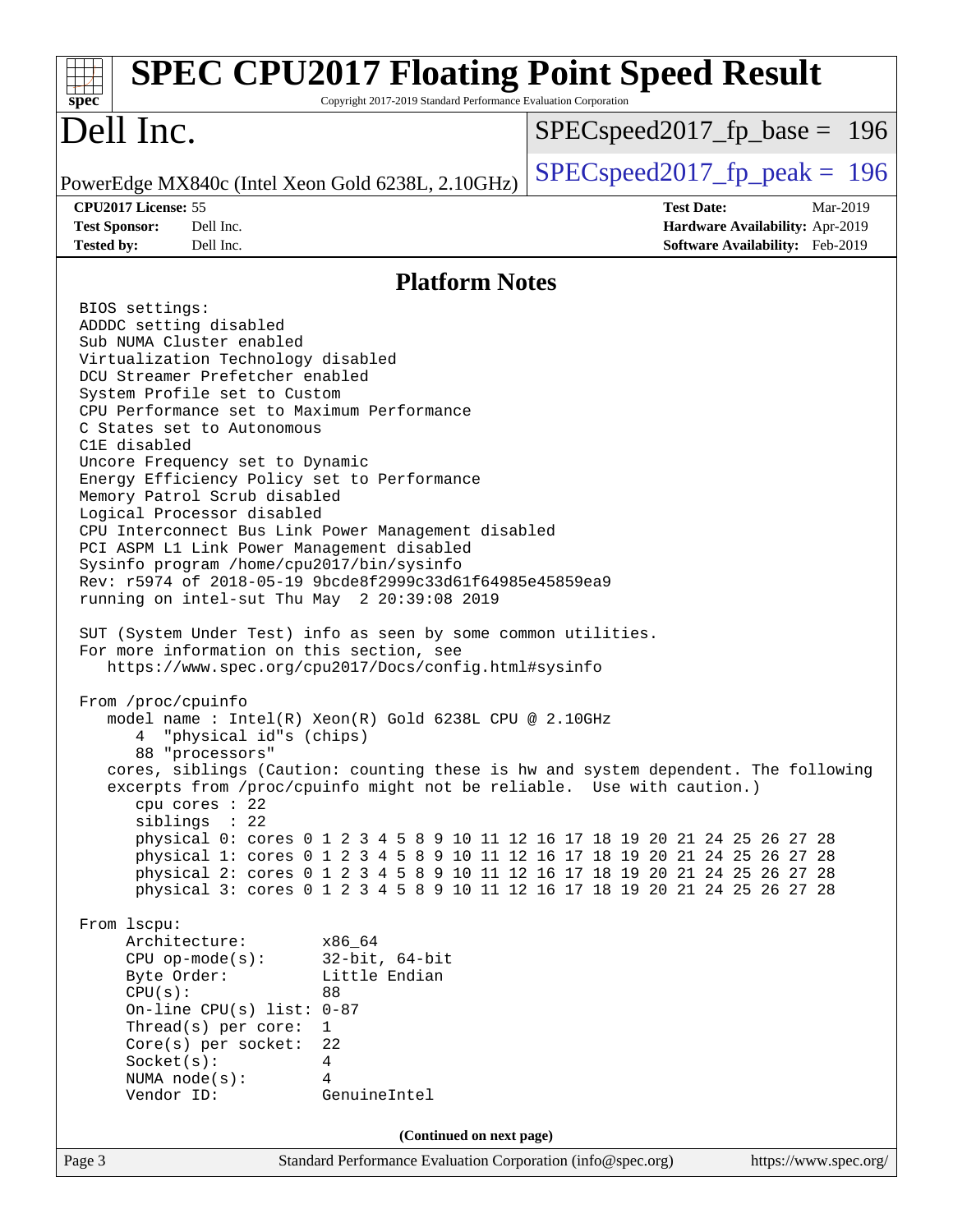| spec                                                                                                   | <b>SPEC CPU2017 Floating Point Speed Result</b><br>Copyright 2017-2019 Standard Performance Evaluation Corporation                                                          |
|--------------------------------------------------------------------------------------------------------|-----------------------------------------------------------------------------------------------------------------------------------------------------------------------------|
| Dell Inc.                                                                                              | $SPEC speed2017_f p\_base = 196$                                                                                                                                            |
| PowerEdge MX840c (Intel Xeon Gold 6238L, 2.10GHz)                                                      | $SPEC speed2017_fp\_peak = 196$                                                                                                                                             |
| CPU2017 License: 55                                                                                    | <b>Test Date:</b><br>Mar-2019                                                                                                                                               |
| <b>Test Sponsor:</b><br>Dell Inc.                                                                      | Hardware Availability: Apr-2019                                                                                                                                             |
| Dell Inc.<br><b>Tested by:</b>                                                                         | Software Availability: Feb-2019                                                                                                                                             |
|                                                                                                        | <b>Platform Notes (Continued)</b>                                                                                                                                           |
| 6<br>CPU family:<br>85                                                                                 |                                                                                                                                                                             |
| Model:<br>Model name:                                                                                  | $Intel(R) Xeon(R) Gold 6238L CPU @ 2.10GHz$                                                                                                                                 |
| 7<br>Stepping:                                                                                         |                                                                                                                                                                             |
| CPU MHz:<br>1865.478                                                                                   |                                                                                                                                                                             |
| BogoMIPS:<br>4200.00                                                                                   |                                                                                                                                                                             |
| Virtualization:<br>$VT - x$                                                                            |                                                                                                                                                                             |
| L1d cache:<br>32K<br>Lli cache:<br>32K                                                                 |                                                                                                                                                                             |
| L2 cache:<br>1024K                                                                                     |                                                                                                                                                                             |
| L3 cache:<br>30976K                                                                                    |                                                                                                                                                                             |
| NUMA node0 CPU(s):                                                                                     | 0, 4, 8, 12, 16, 20, 24, 28, 32, 36, 40, 44, 48, 52, 56, 60, 64, 68, 72, 76, 80, 84                                                                                         |
| NUMA nodel CPU(s):<br>NUMA $node2$ $CPU(s)$ :                                                          | 1, 5, 9, 13, 17, 21, 25, 29, 33, 37, 41, 45, 49, 53, 57, 61, 65, 69, 73, 77, 81, 85<br>2, 6, 10, 14, 18, 22, 26, 30, 34, 38, 42, 46, 50, 54, 58, 62, 66, 70, 74, 78, 82, 86 |
| NUMA node3 CPU(s):                                                                                     | 3, 7, 11, 15, 19, 23, 27, 31, 35, 39, 43, 47, 51, 55, 59, 63, 67, 71, 75, 79, 83, 87                                                                                        |
| Flags:                                                                                                 | fpu vme de pse tsc msr pae mce cx8 apic sep mtrr pge mca cmov                                                                                                               |
|                                                                                                        | pat pse36 clflush dts acpi mmx fxsr sse sse2 ss ht tm pbe syscall nx pdpelgb rdtscp                                                                                         |
|                                                                                                        | lm constant_tsc art arch_perfmon pebs bts rep_good nopl xtopology nonstop_tsc cpuid<br>aperfmperf pni pclmulqdq dtes64 monitor ds_cpl vmx smx est tm2 ssse3 sdbg fma cx16   |
|                                                                                                        | xtpr pdcm pcid dca sse4_1 sse4_2 x2apic movbe popcnt aes xsave avx f16c rdrand                                                                                              |
|                                                                                                        | lahf_lm abm 3dnowprefetch cpuid_fault epb cat_13 cdp_13 invpcid_single ssbd mba ibrs                                                                                        |
|                                                                                                        | ibpb stibp ibrs_enhanced tpr_shadow vnmi flexpriority ept vpid fsgsbase tsc_adjust                                                                                          |
|                                                                                                        | bmil hle avx2 smep bmi2 erms invpcid rtm cqm mpx rdt_a avx512f avx512dq rdseed adx                                                                                          |
|                                                                                                        | smap clflushopt clwb intel_pt avx512cd avx512bw avx512vl xsaveopt xsavec xgetbvl<br>xsaves cqm_llc cqm_occup_llc cqm_mbm_total cqm_mbm_local dtherm ida arat pln pts pku    |
| ospke avx512_vnni flush_11d arch_capabilities                                                          |                                                                                                                                                                             |
| /proc/cpuinfo cache data                                                                               |                                                                                                                                                                             |
| cache size : 30976 KB                                                                                  |                                                                                                                                                                             |
|                                                                                                        | From numactl --hardware WARNING: a numactl 'node' might or might not correspond to a                                                                                        |
| physical chip.                                                                                         |                                                                                                                                                                             |
| $available: 4 nodes (0-3)$                                                                             |                                                                                                                                                                             |
| node 0 cpus: 0 4 8 12 16 20 24 28 32 36 40 44 48 52 56 60 64 68 72 76 80 84<br>node 0 size: 191913 MB  |                                                                                                                                                                             |
| node 0 free: 189112 MB                                                                                 |                                                                                                                                                                             |
| node 1 cpus: 1 5 9 13 17 21 25 29 33 37 41 45 49 53 57 61 65 69 73 77 81 85                            |                                                                                                                                                                             |
| node 1 size: 193531 MB                                                                                 |                                                                                                                                                                             |
| node 1 free: 192340 MB                                                                                 |                                                                                                                                                                             |
| node 2 cpus: 2 6 10 14 18 22 26 30 34 38 42 46 50 54 58 62 66 70 74 78 82 86<br>node 2 size: 193531 MB |                                                                                                                                                                             |
| node 2 free: 191747 MB                                                                                 |                                                                                                                                                                             |
| node 3 cpus: 3 7 11 15 19 23 27 31 35 39 43 47 51 55 59 63 67 71 75 79 83 87                           |                                                                                                                                                                             |
| node 3 size: 193530 MB                                                                                 |                                                                                                                                                                             |
| node 3 free: 190876 MB                                                                                 |                                                                                                                                                                             |
| node distances:<br>node<br>$0 \qquad \qquad$<br>$\mathbf{1}$<br>2<br>3                                 |                                                                                                                                                                             |
|                                                                                                        |                                                                                                                                                                             |
|                                                                                                        | (Continued on next page)                                                                                                                                                    |
| Page 4                                                                                                 | Standard Performance Evaluation Corporation (info@spec.org)<br>https://www.spec.org/                                                                                        |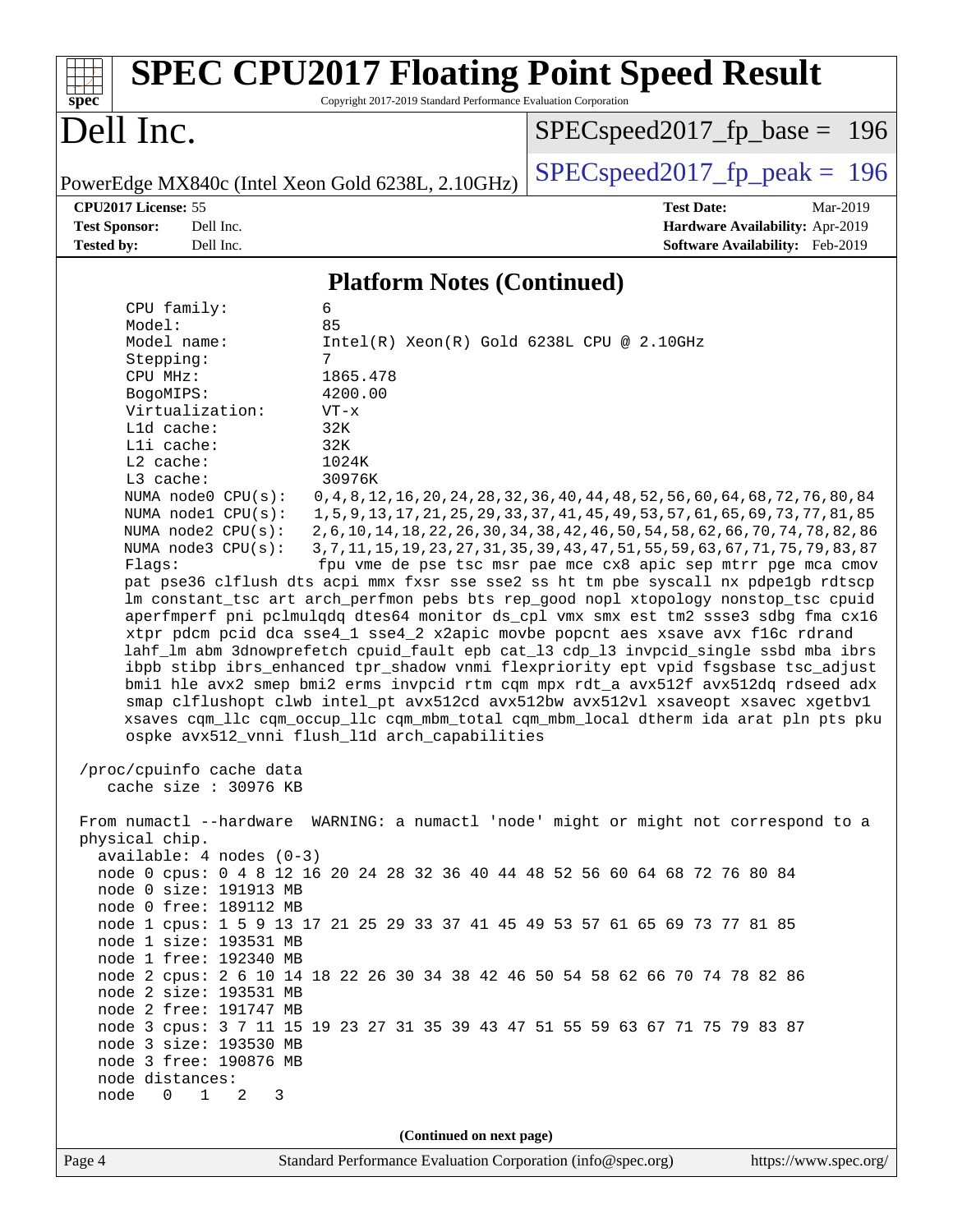| <b>SPEC CPU2017 Floating Point Speed Result</b><br>Copyright 2017-2019 Standard Performance Evaluation Corporation<br>$spec^*$                                                                                                                                                                                                                                                                                                                                                                                                                                                                                                                                                                                                                                                                                                                                                                                                                                                                                                                                                                                                                                                                                                                        |                                                                                                     |
|-------------------------------------------------------------------------------------------------------------------------------------------------------------------------------------------------------------------------------------------------------------------------------------------------------------------------------------------------------------------------------------------------------------------------------------------------------------------------------------------------------------------------------------------------------------------------------------------------------------------------------------------------------------------------------------------------------------------------------------------------------------------------------------------------------------------------------------------------------------------------------------------------------------------------------------------------------------------------------------------------------------------------------------------------------------------------------------------------------------------------------------------------------------------------------------------------------------------------------------------------------|-----------------------------------------------------------------------------------------------------|
| Dell Inc.                                                                                                                                                                                                                                                                                                                                                                                                                                                                                                                                                                                                                                                                                                                                                                                                                                                                                                                                                                                                                                                                                                                                                                                                                                             | $SPEC speed2017_fp\_base = 196$                                                                     |
| PowerEdge MX840c (Intel Xeon Gold 6238L, 2.10GHz)                                                                                                                                                                                                                                                                                                                                                                                                                                                                                                                                                                                                                                                                                                                                                                                                                                                                                                                                                                                                                                                                                                                                                                                                     | $SPEC speed2017_fp\_peak = 196$                                                                     |
| CPU2017 License: 55<br><b>Test Sponsor:</b><br>Dell Inc.<br><b>Tested by:</b><br>Dell Inc.                                                                                                                                                                                                                                                                                                                                                                                                                                                                                                                                                                                                                                                                                                                                                                                                                                                                                                                                                                                                                                                                                                                                                            | <b>Test Date:</b><br>Mar-2019<br>Hardware Availability: Apr-2019<br>Software Availability: Feb-2019 |
| <b>Platform Notes (Continued)</b>                                                                                                                                                                                                                                                                                                                                                                                                                                                                                                                                                                                                                                                                                                                                                                                                                                                                                                                                                                                                                                                                                                                                                                                                                     |                                                                                                     |
| 0 :<br>10<br>21<br>21<br>21<br>1:<br>21<br>21<br>10<br>21<br>21<br>2:<br>21<br>10<br>- 21<br>3:<br>21<br>21<br>21<br>10<br>From /proc/meminfo<br>MemTotal:<br>791047496 kB<br>HugePages_Total:<br>0<br>Hugepagesize:<br>2048 kB<br>/usr/bin/lsb_release -d<br>Ubuntu 18.04.2 LTS<br>From /etc/*release* /etc/*version*<br>debian_version: buster/sid<br>os-release:<br>NAME="Ubuntu"<br>VERSION="18.04.2 LTS (Bionic Beaver)"<br>ID=ubuntu<br>ID_LIKE=debian<br>PRETTY_NAME="Ubuntu 18.04.2 LTS"<br>VERSION ID="18.04"<br>HOME_URL="https://www.ubuntu.com/"<br>SUPPORT_URL="https://help.ubuntu.com/"<br>uname $-a$ :<br>Linux intel-sut 4.15.0-45-generic #48-Ubuntu SMP Tue Jan 29 16:28:13 UTC 2019 x86_64<br>x86_64 x86_64 GNU/Linux<br>Kernel self-reported vulnerability status:<br>CVE-2017-5754 (Meltdown):<br>Not affected<br>CVE-2017-5753 (Spectre variant 1): Mitigation: __user pointer sanitization<br>CVE-2017-5715 (Spectre variant 2): Mitigation: Enhanced IBRS, IBPB<br>run-level 3 May 2 15:44<br>SPEC is set to: /home/cpu2017<br>Filesystem<br>Type Size Used Avail Use% Mounted on<br>/dev/sda2<br>ext4 439G<br>25G 392G<br>$6\%$ /<br>Additional information from dmidecode follows. WARNING: Use caution when you interpret |                                                                                                     |
| this section. The 'dmidecode' program reads system data which is "intended to allow<br>hardware to be accurately determined", but the intent may not be met, as there are<br>frequent changes to hardware, firmware, and the "DMTF SMBIOS" standard.<br>BIOS Dell Inc. 2.2.1 02/19/2019<br>Memory:                                                                                                                                                                                                                                                                                                                                                                                                                                                                                                                                                                                                                                                                                                                                                                                                                                                                                                                                                    |                                                                                                     |
| (Continued on next page)                                                                                                                                                                                                                                                                                                                                                                                                                                                                                                                                                                                                                                                                                                                                                                                                                                                                                                                                                                                                                                                                                                                                                                                                                              |                                                                                                     |
| Page 5<br>Standard Performance Evaluation Corporation (info@spec.org)                                                                                                                                                                                                                                                                                                                                                                                                                                                                                                                                                                                                                                                                                                                                                                                                                                                                                                                                                                                                                                                                                                                                                                                 | https://www.spec.org/                                                                               |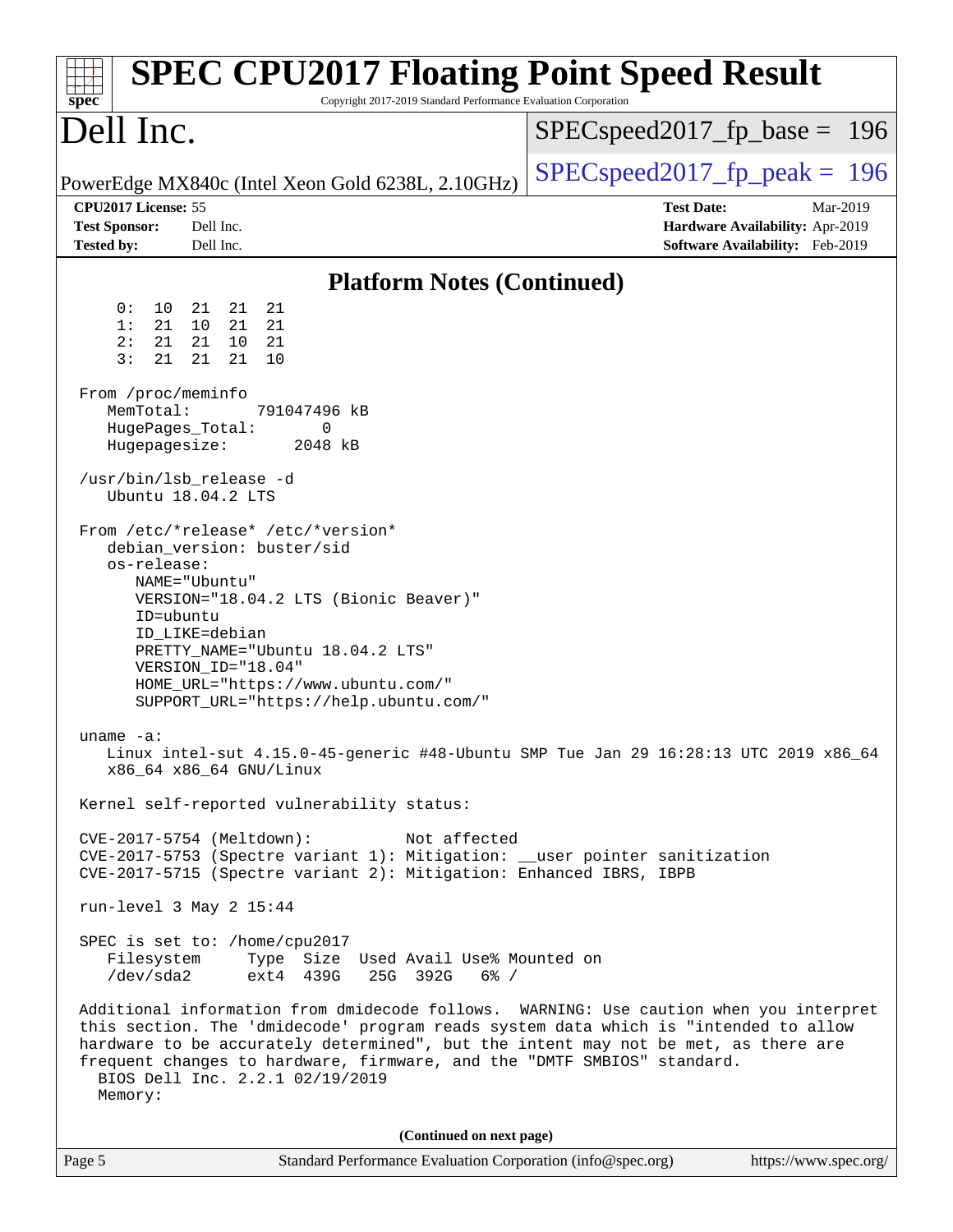# **[spec](http://www.spec.org/)**<sup>®</sup>

# **[SPEC CPU2017 Floating Point Speed Result](http://www.spec.org/auto/cpu2017/Docs/result-fields.html#SPECCPU2017FloatingPointSpeedResult)**

Copyright 2017-2019 Standard Performance Evaluation Corporation

## Dell Inc.

SPECspeed2017 fp base =  $196$ 

PowerEdge MX840c (Intel Xeon Gold 6238L, 2.10GHz)  $\left|$  [SPECspeed2017\\_fp\\_peak =](http://www.spec.org/auto/cpu2017/Docs/result-fields.html#SPECspeed2017fppeak) 196

**[CPU2017 License:](http://www.spec.org/auto/cpu2017/Docs/result-fields.html#CPU2017License)** 55 **[Test Date:](http://www.spec.org/auto/cpu2017/Docs/result-fields.html#TestDate)** Mar-2019 **[Test Sponsor:](http://www.spec.org/auto/cpu2017/Docs/result-fields.html#TestSponsor)** Dell Inc. **[Hardware Availability:](http://www.spec.org/auto/cpu2017/Docs/result-fields.html#HardwareAvailability)** Apr-2019 **[Tested by:](http://www.spec.org/auto/cpu2017/Docs/result-fields.html#Testedby)** Dell Inc. **[Software Availability:](http://www.spec.org/auto/cpu2017/Docs/result-fields.html#SoftwareAvailability)** Feb-2019

#### **[Platform Notes \(Continued\)](http://www.spec.org/auto/cpu2017/Docs/result-fields.html#PlatformNotes)**

 26x 002C00B3002C 18ASF2G72PDZ-2G6D1 16 GB 2 rank 2666 2x 00AD00B300AD HMA82GR7AFR8N-VK 16 GB 2 rank 2666 1x 00AD063200AD HMA82GR7AFR8N-VK 16 GB 2 rank 2666 19x 00CE063200CE M393A2K43BB1-CTD 16 GB 2 rank 2666

(End of data from sysinfo program)

### **[Compiler Version Notes](http://www.spec.org/auto/cpu2017/Docs/result-fields.html#CompilerVersionNotes)**

============================================================================== CC 619.lbm\_s(base, peak) 638.imagick\_s(base, peak) 644.nab\_s(base, peak) ------------------------------------------------------------------------------ Intel(R) C Intel(R) 64 Compiler for applications running on Intel(R) 64, Version 19.0.1.144 Build 20181018 Copyright (C) 1985-2018 Intel Corporation. All rights reserved. ------------------------------------------------------------------------------ ============================================================================== FC 607.cactuBSSN s(base, peak) ------------------------------------------------------------------------------ Intel(R) C++ Intel(R) 64 Compiler for applications running on Intel(R) 64, Version 19.0.1.144 Build 20181018 Copyright (C) 1985-2018 Intel Corporation. All rights reserved. Intel(R) C Intel(R) 64 Compiler for applications running on Intel(R)  $64$ , Version 19.0.1.144 Build 20181018 Copyright (C) 1985-2018 Intel Corporation. All rights reserved. Intel(R) Fortran Intel(R) 64 Compiler for applications running on Intel(R) 64, Version 19.0.1.144 Build 20181018 Copyright (C) 1985-2018 Intel Corporation. All rights reserved. ------------------------------------------------------------------------------ ============================================================================== FC 603.bwaves\_s(base) 649.fotonik3d\_s(base) 654.roms\_s(base, peak) ------------------------------------------------------------------------------ Intel(R) Fortran Intel(R) 64 Compiler for applications running on Intel(R) 64, Version 19.0.1.144 Build 20181018 Copyright (C) 1985-2018 Intel Corporation. All rights reserved. ------------------------------------------------------------------------------ ============================================================================== FC 603.bwaves\_s(peak) 649.fotonik3d\_s(peak) ------------------------------------------------------------------------------ Intel(R) Fortran Intel(R) 64 Compiler for applications running on Intel(R) 64, Version 19.0.1.144 Build 20181018 Copyright (C) 1985-2018 Intel Corporation. All rights reserved. ------------------------------------------------------------------------------ **(Continued on next page)**

| Page 6<br>Standard Performance Evaluation Corporation (info@spec.org) |  | https://www.spec.org/ |
|-----------------------------------------------------------------------|--|-----------------------|
|-----------------------------------------------------------------------|--|-----------------------|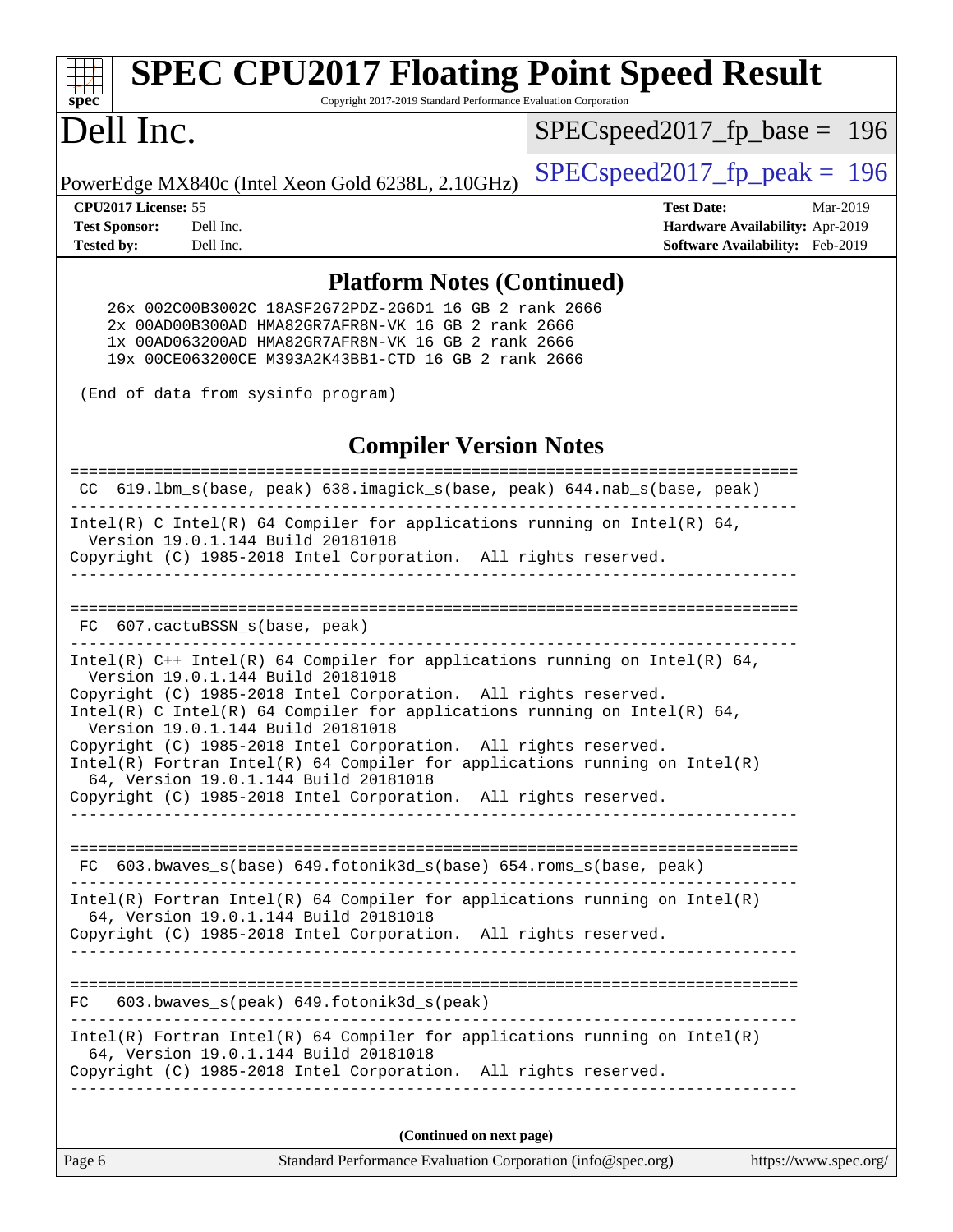| <b>SPEC CPU2017 Floating Point Speed Result</b><br>spec <sup>®</sup><br>Copyright 2017-2019 Standard Performance Evaluation Corporation                                          |                                                                                                     |
|----------------------------------------------------------------------------------------------------------------------------------------------------------------------------------|-----------------------------------------------------------------------------------------------------|
| Dell Inc.                                                                                                                                                                        | $SPEC speed2017_f p\_base = 196$                                                                    |
| PowerEdge MX840c (Intel Xeon Gold 6238L, 2.10GHz)                                                                                                                                | $SPEC speed2017_fp\_peak = 196$                                                                     |
| CPU2017 License: 55<br><b>Test Sponsor:</b><br>Dell Inc.<br><b>Tested by:</b><br>Dell Inc.                                                                                       | <b>Test Date:</b><br>Mar-2019<br>Hardware Availability: Apr-2019<br>Software Availability: Feb-2019 |
| <b>Compiler Version Notes (Continued)</b>                                                                                                                                        |                                                                                                     |
| 621.wrf_s(base) 627.cam4_s(base, peak) 628.pop2_s(base)<br>CC                                                                                                                    |                                                                                                     |
| $Intel(R)$ Fortran Intel(R) 64 Compiler for applications running on Intel(R)<br>64, Version 19.0.1.144 Build 20181018                                                            |                                                                                                     |
| Copyright (C) 1985-2018 Intel Corporation. All rights reserved.<br>Intel(R) C Intel(R) 64 Compiler for applications running on Intel(R) 64,<br>Version 19.0.1.144 Build 20181018 |                                                                                                     |
| Copyright (C) 1985-2018 Intel Corporation. All rights reserved.                                                                                                                  |                                                                                                     |
| $621.wrf$ s(peak) $628.pop2$ s(peak)<br>CC                                                                                                                                       |                                                                                                     |
| $Intel(R)$ Fortran Intel(R) 64 Compiler for applications running on Intel(R)<br>64, Version 19.0.1.144 Build 20181018                                                            |                                                                                                     |
| Copyright (C) 1985-2018 Intel Corporation. All rights reserved.<br>Intel(R) C Intel(R) 64 Compiler for applications running on Intel(R) 64,<br>Version 19.0.1.144 Build 20181018 |                                                                                                     |

Copyright (C) 1985-2018 Intel Corporation. All rights reserved.

#### ------------------------------------------------------------------------------

## **[Base Compiler Invocation](http://www.spec.org/auto/cpu2017/Docs/result-fields.html#BaseCompilerInvocation)**

[C benchmarks](http://www.spec.org/auto/cpu2017/Docs/result-fields.html#Cbenchmarks): [icc -m64 -std=c11](http://www.spec.org/cpu2017/results/res2019q3/cpu2017-20190624-15407.flags.html#user_CCbase_intel_icc_64bit_c11_33ee0cdaae7deeeab2a9725423ba97205ce30f63b9926c2519791662299b76a0318f32ddfffdc46587804de3178b4f9328c46fa7c2b0cd779d7a61945c91cd35)

[Fortran benchmarks](http://www.spec.org/auto/cpu2017/Docs/result-fields.html#Fortranbenchmarks): [ifort -m64](http://www.spec.org/cpu2017/results/res2019q3/cpu2017-20190624-15407.flags.html#user_FCbase_intel_ifort_64bit_24f2bb282fbaeffd6157abe4f878425411749daecae9a33200eee2bee2fe76f3b89351d69a8130dd5949958ce389cf37ff59a95e7a40d588e8d3a57e0c3fd751)

[Benchmarks using both Fortran and C](http://www.spec.org/auto/cpu2017/Docs/result-fields.html#BenchmarksusingbothFortranandC): [ifort -m64](http://www.spec.org/cpu2017/results/res2019q3/cpu2017-20190624-15407.flags.html#user_CC_FCbase_intel_ifort_64bit_24f2bb282fbaeffd6157abe4f878425411749daecae9a33200eee2bee2fe76f3b89351d69a8130dd5949958ce389cf37ff59a95e7a40d588e8d3a57e0c3fd751) [icc -m64 -std=c11](http://www.spec.org/cpu2017/results/res2019q3/cpu2017-20190624-15407.flags.html#user_CC_FCbase_intel_icc_64bit_c11_33ee0cdaae7deeeab2a9725423ba97205ce30f63b9926c2519791662299b76a0318f32ddfffdc46587804de3178b4f9328c46fa7c2b0cd779d7a61945c91cd35)

[Benchmarks using Fortran, C, and C++:](http://www.spec.org/auto/cpu2017/Docs/result-fields.html#BenchmarksusingFortranCandCXX) [icpc -m64](http://www.spec.org/cpu2017/results/res2019q3/cpu2017-20190624-15407.flags.html#user_CC_CXX_FCbase_intel_icpc_64bit_4ecb2543ae3f1412ef961e0650ca070fec7b7afdcd6ed48761b84423119d1bf6bdf5cad15b44d48e7256388bc77273b966e5eb805aefd121eb22e9299b2ec9d9) [icc -m64 -std=c11](http://www.spec.org/cpu2017/results/res2019q3/cpu2017-20190624-15407.flags.html#user_CC_CXX_FCbase_intel_icc_64bit_c11_33ee0cdaae7deeeab2a9725423ba97205ce30f63b9926c2519791662299b76a0318f32ddfffdc46587804de3178b4f9328c46fa7c2b0cd779d7a61945c91cd35) [ifort -m64](http://www.spec.org/cpu2017/results/res2019q3/cpu2017-20190624-15407.flags.html#user_CC_CXX_FCbase_intel_ifort_64bit_24f2bb282fbaeffd6157abe4f878425411749daecae9a33200eee2bee2fe76f3b89351d69a8130dd5949958ce389cf37ff59a95e7a40d588e8d3a57e0c3fd751)

## **[Base Portability Flags](http://www.spec.org/auto/cpu2017/Docs/result-fields.html#BasePortabilityFlags)**

 603.bwaves\_s: [-DSPEC\\_LP64](http://www.spec.org/cpu2017/results/res2019q3/cpu2017-20190624-15407.flags.html#suite_basePORTABILITY603_bwaves_s_DSPEC_LP64) 607.cactuBSSN\_s: [-DSPEC\\_LP64](http://www.spec.org/cpu2017/results/res2019q3/cpu2017-20190624-15407.flags.html#suite_basePORTABILITY607_cactuBSSN_s_DSPEC_LP64) 619.lbm\_s: [-DSPEC\\_LP64](http://www.spec.org/cpu2017/results/res2019q3/cpu2017-20190624-15407.flags.html#suite_basePORTABILITY619_lbm_s_DSPEC_LP64) 621.wrf\_s: [-DSPEC\\_LP64](http://www.spec.org/cpu2017/results/res2019q3/cpu2017-20190624-15407.flags.html#suite_basePORTABILITY621_wrf_s_DSPEC_LP64) [-DSPEC\\_CASE\\_FLAG](http://www.spec.org/cpu2017/results/res2019q3/cpu2017-20190624-15407.flags.html#b621.wrf_s_baseCPORTABILITY_DSPEC_CASE_FLAG) [-convert big\\_endian](http://www.spec.org/cpu2017/results/res2019q3/cpu2017-20190624-15407.flags.html#user_baseFPORTABILITY621_wrf_s_convert_big_endian_c3194028bc08c63ac5d04de18c48ce6d347e4e562e8892b8bdbdc0214820426deb8554edfa529a3fb25a586e65a3d812c835984020483e7e73212c4d31a38223)

**(Continued on next page)**

Page 7 Standard Performance Evaluation Corporation [\(info@spec.org\)](mailto:info@spec.org) <https://www.spec.org/>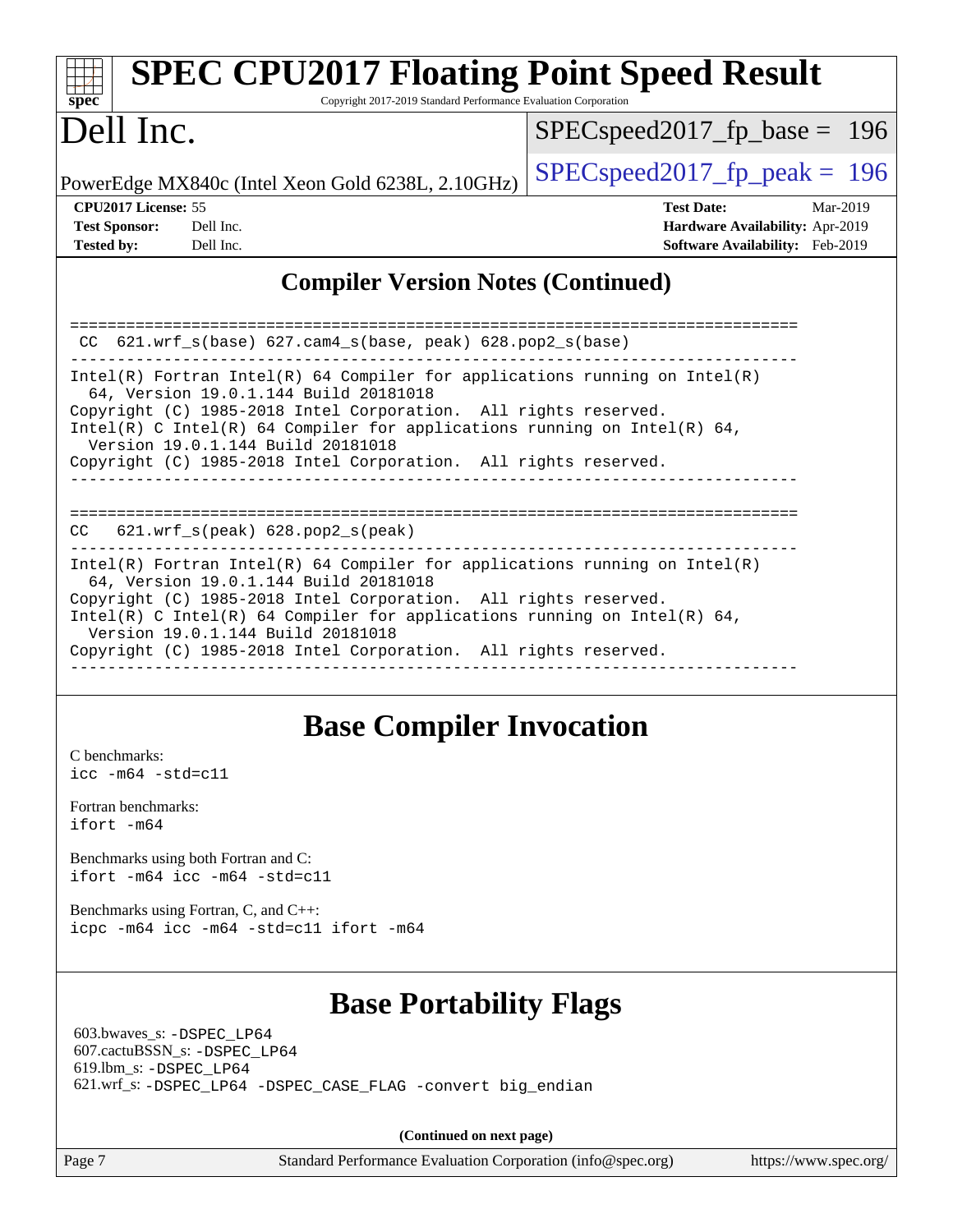# **[spec](http://www.spec.org/)**

# **[SPEC CPU2017 Floating Point Speed Result](http://www.spec.org/auto/cpu2017/Docs/result-fields.html#SPECCPU2017FloatingPointSpeedResult)**

Copyright 2017-2019 Standard Performance Evaluation Corporation

# Dell Inc.

SPECspeed2017 fp base =  $196$ 

PowerEdge MX840c (Intel Xeon Gold 6238L, 2.10GHz)  $\left|$  [SPECspeed2017\\_fp\\_peak =](http://www.spec.org/auto/cpu2017/Docs/result-fields.html#SPECspeed2017fppeak) 196

**[CPU2017 License:](http://www.spec.org/auto/cpu2017/Docs/result-fields.html#CPU2017License)** 55 **[Test Date:](http://www.spec.org/auto/cpu2017/Docs/result-fields.html#TestDate)** Mar-2019 **[Test Sponsor:](http://www.spec.org/auto/cpu2017/Docs/result-fields.html#TestSponsor)** Dell Inc. **[Hardware Availability:](http://www.spec.org/auto/cpu2017/Docs/result-fields.html#HardwareAvailability)** Apr-2019 **[Tested by:](http://www.spec.org/auto/cpu2017/Docs/result-fields.html#Testedby)** Dell Inc. **[Software Availability:](http://www.spec.org/auto/cpu2017/Docs/result-fields.html#SoftwareAvailability)** Feb-2019

## **[Base Portability Flags \(Continued\)](http://www.spec.org/auto/cpu2017/Docs/result-fields.html#BasePortabilityFlags)**

 627.cam4\_s: [-DSPEC\\_LP64](http://www.spec.org/cpu2017/results/res2019q3/cpu2017-20190624-15407.flags.html#suite_basePORTABILITY627_cam4_s_DSPEC_LP64) [-DSPEC\\_CASE\\_FLAG](http://www.spec.org/cpu2017/results/res2019q3/cpu2017-20190624-15407.flags.html#b627.cam4_s_baseCPORTABILITY_DSPEC_CASE_FLAG) 628.pop2\_s: [-DSPEC\\_LP64](http://www.spec.org/cpu2017/results/res2019q3/cpu2017-20190624-15407.flags.html#suite_basePORTABILITY628_pop2_s_DSPEC_LP64) [-DSPEC\\_CASE\\_FLAG](http://www.spec.org/cpu2017/results/res2019q3/cpu2017-20190624-15407.flags.html#b628.pop2_s_baseCPORTABILITY_DSPEC_CASE_FLAG) [-convert big\\_endian](http://www.spec.org/cpu2017/results/res2019q3/cpu2017-20190624-15407.flags.html#user_baseFPORTABILITY628_pop2_s_convert_big_endian_c3194028bc08c63ac5d04de18c48ce6d347e4e562e8892b8bdbdc0214820426deb8554edfa529a3fb25a586e65a3d812c835984020483e7e73212c4d31a38223) [-assume byterecl](http://www.spec.org/cpu2017/results/res2019q3/cpu2017-20190624-15407.flags.html#user_baseFPORTABILITY628_pop2_s_assume_byterecl_7e47d18b9513cf18525430bbf0f2177aa9bf368bc7a059c09b2c06a34b53bd3447c950d3f8d6c70e3faf3a05c8557d66a5798b567902e8849adc142926523472) 638.imagick\_s: [-DSPEC\\_LP64](http://www.spec.org/cpu2017/results/res2019q3/cpu2017-20190624-15407.flags.html#suite_basePORTABILITY638_imagick_s_DSPEC_LP64) 644.nab\_s: [-DSPEC\\_LP64](http://www.spec.org/cpu2017/results/res2019q3/cpu2017-20190624-15407.flags.html#suite_basePORTABILITY644_nab_s_DSPEC_LP64) 649.fotonik3d\_s: [-DSPEC\\_LP64](http://www.spec.org/cpu2017/results/res2019q3/cpu2017-20190624-15407.flags.html#suite_basePORTABILITY649_fotonik3d_s_DSPEC_LP64) 654.roms\_s: [-DSPEC\\_LP64](http://www.spec.org/cpu2017/results/res2019q3/cpu2017-20190624-15407.flags.html#suite_basePORTABILITY654_roms_s_DSPEC_LP64)

## **[Base Optimization Flags](http://www.spec.org/auto/cpu2017/Docs/result-fields.html#BaseOptimizationFlags)**

[C benchmarks](http://www.spec.org/auto/cpu2017/Docs/result-fields.html#Cbenchmarks):

[-xCORE-AVX512](http://www.spec.org/cpu2017/results/res2019q3/cpu2017-20190624-15407.flags.html#user_CCbase_f-xCORE-AVX512) [-ipo](http://www.spec.org/cpu2017/results/res2019q3/cpu2017-20190624-15407.flags.html#user_CCbase_f-ipo) [-O3](http://www.spec.org/cpu2017/results/res2019q3/cpu2017-20190624-15407.flags.html#user_CCbase_f-O3) [-no-prec-div](http://www.spec.org/cpu2017/results/res2019q3/cpu2017-20190624-15407.flags.html#user_CCbase_f-no-prec-div) [-qopt-prefetch](http://www.spec.org/cpu2017/results/res2019q3/cpu2017-20190624-15407.flags.html#user_CCbase_f-qopt-prefetch) [-ffinite-math-only](http://www.spec.org/cpu2017/results/res2019q3/cpu2017-20190624-15407.flags.html#user_CCbase_f_finite_math_only_cb91587bd2077682c4b38af759c288ed7c732db004271a9512da14a4f8007909a5f1427ecbf1a0fb78ff2a814402c6114ac565ca162485bbcae155b5e4258871) [-qopt-mem-layout-trans=4](http://www.spec.org/cpu2017/results/res2019q3/cpu2017-20190624-15407.flags.html#user_CCbase_f-qopt-mem-layout-trans_fa39e755916c150a61361b7846f310bcdf6f04e385ef281cadf3647acec3f0ae266d1a1d22d972a7087a248fd4e6ca390a3634700869573d231a252c784941a8) [-qopenmp](http://www.spec.org/cpu2017/results/res2019q3/cpu2017-20190624-15407.flags.html#user_CCbase_qopenmp_16be0c44f24f464004c6784a7acb94aca937f053568ce72f94b139a11c7c168634a55f6653758ddd83bcf7b8463e8028bb0b48b77bcddc6b78d5d95bb1df2967) [-DSPEC\\_OPENMP](http://www.spec.org/cpu2017/results/res2019q3/cpu2017-20190624-15407.flags.html#suite_CCbase_DSPEC_OPENMP)

[Fortran benchmarks](http://www.spec.org/auto/cpu2017/Docs/result-fields.html#Fortranbenchmarks):

[-DSPEC\\_OPENMP](http://www.spec.org/cpu2017/results/res2019q3/cpu2017-20190624-15407.flags.html#suite_FCbase_DSPEC_OPENMP) [-xCORE-AVX512](http://www.spec.org/cpu2017/results/res2019q3/cpu2017-20190624-15407.flags.html#user_FCbase_f-xCORE-AVX512) [-ipo](http://www.spec.org/cpu2017/results/res2019q3/cpu2017-20190624-15407.flags.html#user_FCbase_f-ipo) [-O3](http://www.spec.org/cpu2017/results/res2019q3/cpu2017-20190624-15407.flags.html#user_FCbase_f-O3) [-no-prec-div](http://www.spec.org/cpu2017/results/res2019q3/cpu2017-20190624-15407.flags.html#user_FCbase_f-no-prec-div) [-qopt-prefetch](http://www.spec.org/cpu2017/results/res2019q3/cpu2017-20190624-15407.flags.html#user_FCbase_f-qopt-prefetch) [-ffinite-math-only](http://www.spec.org/cpu2017/results/res2019q3/cpu2017-20190624-15407.flags.html#user_FCbase_f_finite_math_only_cb91587bd2077682c4b38af759c288ed7c732db004271a9512da14a4f8007909a5f1427ecbf1a0fb78ff2a814402c6114ac565ca162485bbcae155b5e4258871) [-qopt-mem-layout-trans=4](http://www.spec.org/cpu2017/results/res2019q3/cpu2017-20190624-15407.flags.html#user_FCbase_f-qopt-mem-layout-trans_fa39e755916c150a61361b7846f310bcdf6f04e385ef281cadf3647acec3f0ae266d1a1d22d972a7087a248fd4e6ca390a3634700869573d231a252c784941a8) [-qopenmp](http://www.spec.org/cpu2017/results/res2019q3/cpu2017-20190624-15407.flags.html#user_FCbase_qopenmp_16be0c44f24f464004c6784a7acb94aca937f053568ce72f94b139a11c7c168634a55f6653758ddd83bcf7b8463e8028bb0b48b77bcddc6b78d5d95bb1df2967) [-nostandard-realloc-lhs](http://www.spec.org/cpu2017/results/res2019q3/cpu2017-20190624-15407.flags.html#user_FCbase_f_2003_std_realloc_82b4557e90729c0f113870c07e44d33d6f5a304b4f63d4c15d2d0f1fab99f5daaed73bdb9275d9ae411527f28b936061aa8b9c8f2d63842963b95c9dd6426b8a)

[Benchmarks using both Fortran and C](http://www.spec.org/auto/cpu2017/Docs/result-fields.html#BenchmarksusingbothFortranandC):

[-xCORE-AVX512](http://www.spec.org/cpu2017/results/res2019q3/cpu2017-20190624-15407.flags.html#user_CC_FCbase_f-xCORE-AVX512) [-ipo](http://www.spec.org/cpu2017/results/res2019q3/cpu2017-20190624-15407.flags.html#user_CC_FCbase_f-ipo) [-O3](http://www.spec.org/cpu2017/results/res2019q3/cpu2017-20190624-15407.flags.html#user_CC_FCbase_f-O3) [-no-prec-div](http://www.spec.org/cpu2017/results/res2019q3/cpu2017-20190624-15407.flags.html#user_CC_FCbase_f-no-prec-div) [-qopt-prefetch](http://www.spec.org/cpu2017/results/res2019q3/cpu2017-20190624-15407.flags.html#user_CC_FCbase_f-qopt-prefetch) [-ffinite-math-only](http://www.spec.org/cpu2017/results/res2019q3/cpu2017-20190624-15407.flags.html#user_CC_FCbase_f_finite_math_only_cb91587bd2077682c4b38af759c288ed7c732db004271a9512da14a4f8007909a5f1427ecbf1a0fb78ff2a814402c6114ac565ca162485bbcae155b5e4258871) [-qopt-mem-layout-trans=4](http://www.spec.org/cpu2017/results/res2019q3/cpu2017-20190624-15407.flags.html#user_CC_FCbase_f-qopt-mem-layout-trans_fa39e755916c150a61361b7846f310bcdf6f04e385ef281cadf3647acec3f0ae266d1a1d22d972a7087a248fd4e6ca390a3634700869573d231a252c784941a8) [-qopenmp](http://www.spec.org/cpu2017/results/res2019q3/cpu2017-20190624-15407.flags.html#user_CC_FCbase_qopenmp_16be0c44f24f464004c6784a7acb94aca937f053568ce72f94b139a11c7c168634a55f6653758ddd83bcf7b8463e8028bb0b48b77bcddc6b78d5d95bb1df2967) [-DSPEC\\_OPENMP](http://www.spec.org/cpu2017/results/res2019q3/cpu2017-20190624-15407.flags.html#suite_CC_FCbase_DSPEC_OPENMP) [-nostandard-realloc-lhs](http://www.spec.org/cpu2017/results/res2019q3/cpu2017-20190624-15407.flags.html#user_CC_FCbase_f_2003_std_realloc_82b4557e90729c0f113870c07e44d33d6f5a304b4f63d4c15d2d0f1fab99f5daaed73bdb9275d9ae411527f28b936061aa8b9c8f2d63842963b95c9dd6426b8a)

[Benchmarks using Fortran, C, and C++:](http://www.spec.org/auto/cpu2017/Docs/result-fields.html#BenchmarksusingFortranCandCXX) [-xCORE-AVX512](http://www.spec.org/cpu2017/results/res2019q3/cpu2017-20190624-15407.flags.html#user_CC_CXX_FCbase_f-xCORE-AVX512) [-ipo](http://www.spec.org/cpu2017/results/res2019q3/cpu2017-20190624-15407.flags.html#user_CC_CXX_FCbase_f-ipo) [-O3](http://www.spec.org/cpu2017/results/res2019q3/cpu2017-20190624-15407.flags.html#user_CC_CXX_FCbase_f-O3) [-no-prec-div](http://www.spec.org/cpu2017/results/res2019q3/cpu2017-20190624-15407.flags.html#user_CC_CXX_FCbase_f-no-prec-div) [-qopt-prefetch](http://www.spec.org/cpu2017/results/res2019q3/cpu2017-20190624-15407.flags.html#user_CC_CXX_FCbase_f-qopt-prefetch) [-ffinite-math-only](http://www.spec.org/cpu2017/results/res2019q3/cpu2017-20190624-15407.flags.html#user_CC_CXX_FCbase_f_finite_math_only_cb91587bd2077682c4b38af759c288ed7c732db004271a9512da14a4f8007909a5f1427ecbf1a0fb78ff2a814402c6114ac565ca162485bbcae155b5e4258871) [-qopt-mem-layout-trans=4](http://www.spec.org/cpu2017/results/res2019q3/cpu2017-20190624-15407.flags.html#user_CC_CXX_FCbase_f-qopt-mem-layout-trans_fa39e755916c150a61361b7846f310bcdf6f04e385ef281cadf3647acec3f0ae266d1a1d22d972a7087a248fd4e6ca390a3634700869573d231a252c784941a8) [-qopenmp](http://www.spec.org/cpu2017/results/res2019q3/cpu2017-20190624-15407.flags.html#user_CC_CXX_FCbase_qopenmp_16be0c44f24f464004c6784a7acb94aca937f053568ce72f94b139a11c7c168634a55f6653758ddd83bcf7b8463e8028bb0b48b77bcddc6b78d5d95bb1df2967) [-DSPEC\\_OPENMP](http://www.spec.org/cpu2017/results/res2019q3/cpu2017-20190624-15407.flags.html#suite_CC_CXX_FCbase_DSPEC_OPENMP) [-nostandard-realloc-lhs](http://www.spec.org/cpu2017/results/res2019q3/cpu2017-20190624-15407.flags.html#user_CC_CXX_FCbase_f_2003_std_realloc_82b4557e90729c0f113870c07e44d33d6f5a304b4f63d4c15d2d0f1fab99f5daaed73bdb9275d9ae411527f28b936061aa8b9c8f2d63842963b95c9dd6426b8a)

## **[Peak Compiler Invocation](http://www.spec.org/auto/cpu2017/Docs/result-fields.html#PeakCompilerInvocation)**

[C benchmarks](http://www.spec.org/auto/cpu2017/Docs/result-fields.html#Cbenchmarks): [icc -m64 -std=c11](http://www.spec.org/cpu2017/results/res2019q3/cpu2017-20190624-15407.flags.html#user_CCpeak_intel_icc_64bit_c11_33ee0cdaae7deeeab2a9725423ba97205ce30f63b9926c2519791662299b76a0318f32ddfffdc46587804de3178b4f9328c46fa7c2b0cd779d7a61945c91cd35)

[Fortran benchmarks](http://www.spec.org/auto/cpu2017/Docs/result-fields.html#Fortranbenchmarks): [ifort -m64](http://www.spec.org/cpu2017/results/res2019q3/cpu2017-20190624-15407.flags.html#user_FCpeak_intel_ifort_64bit_24f2bb282fbaeffd6157abe4f878425411749daecae9a33200eee2bee2fe76f3b89351d69a8130dd5949958ce389cf37ff59a95e7a40d588e8d3a57e0c3fd751)

[Benchmarks using both Fortran and C](http://www.spec.org/auto/cpu2017/Docs/result-fields.html#BenchmarksusingbothFortranandC): [ifort -m64](http://www.spec.org/cpu2017/results/res2019q3/cpu2017-20190624-15407.flags.html#user_CC_FCpeak_intel_ifort_64bit_24f2bb282fbaeffd6157abe4f878425411749daecae9a33200eee2bee2fe76f3b89351d69a8130dd5949958ce389cf37ff59a95e7a40d588e8d3a57e0c3fd751) [icc -m64 -std=c11](http://www.spec.org/cpu2017/results/res2019q3/cpu2017-20190624-15407.flags.html#user_CC_FCpeak_intel_icc_64bit_c11_33ee0cdaae7deeeab2a9725423ba97205ce30f63b9926c2519791662299b76a0318f32ddfffdc46587804de3178b4f9328c46fa7c2b0cd779d7a61945c91cd35)

[Benchmarks using Fortran, C, and C++:](http://www.spec.org/auto/cpu2017/Docs/result-fields.html#BenchmarksusingFortranCandCXX) [icpc -m64](http://www.spec.org/cpu2017/results/res2019q3/cpu2017-20190624-15407.flags.html#user_CC_CXX_FCpeak_intel_icpc_64bit_4ecb2543ae3f1412ef961e0650ca070fec7b7afdcd6ed48761b84423119d1bf6bdf5cad15b44d48e7256388bc77273b966e5eb805aefd121eb22e9299b2ec9d9) [icc -m64 -std=c11](http://www.spec.org/cpu2017/results/res2019q3/cpu2017-20190624-15407.flags.html#user_CC_CXX_FCpeak_intel_icc_64bit_c11_33ee0cdaae7deeeab2a9725423ba97205ce30f63b9926c2519791662299b76a0318f32ddfffdc46587804de3178b4f9328c46fa7c2b0cd779d7a61945c91cd35) [ifort -m64](http://www.spec.org/cpu2017/results/res2019q3/cpu2017-20190624-15407.flags.html#user_CC_CXX_FCpeak_intel_ifort_64bit_24f2bb282fbaeffd6157abe4f878425411749daecae9a33200eee2bee2fe76f3b89351d69a8130dd5949958ce389cf37ff59a95e7a40d588e8d3a57e0c3fd751)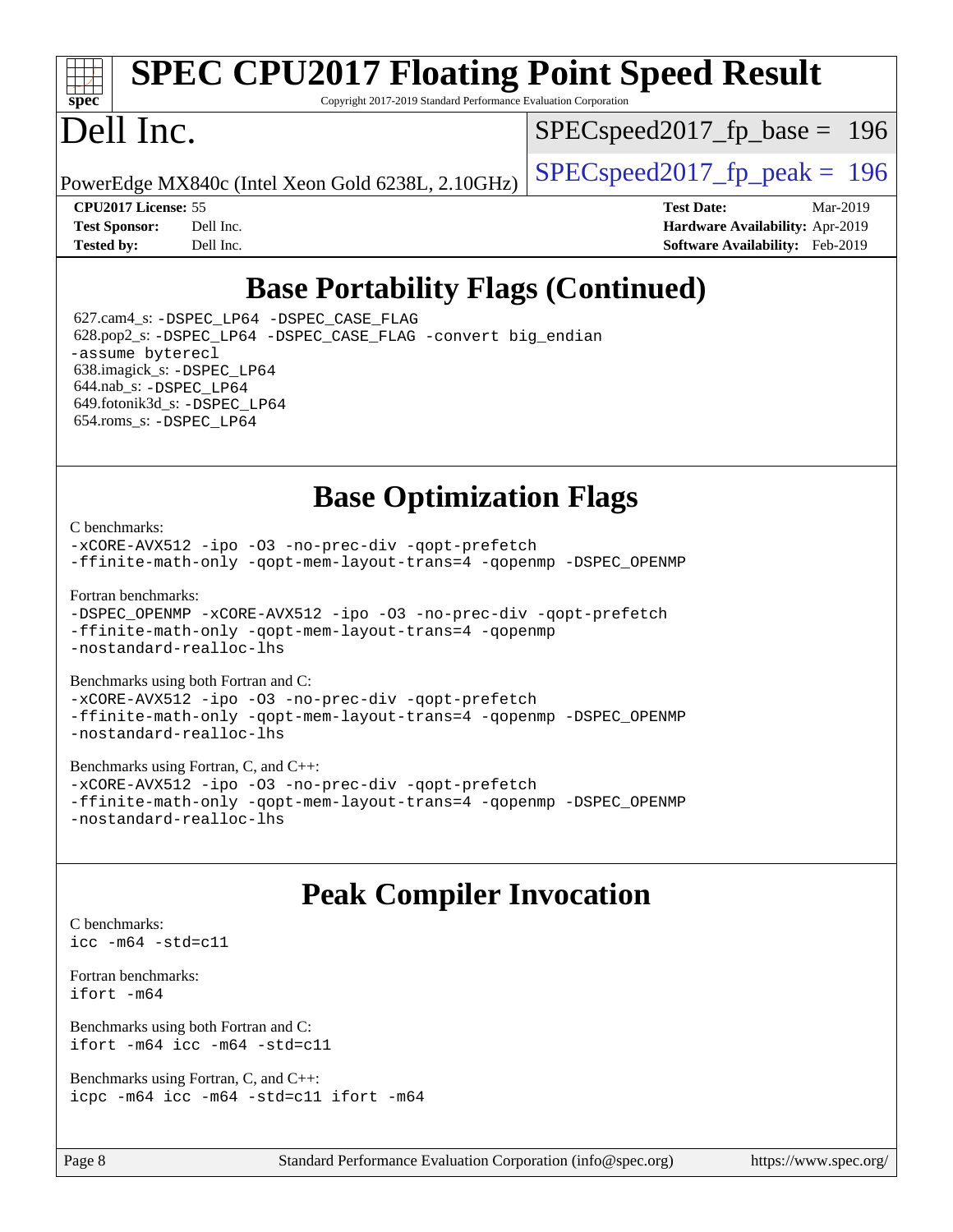### **[spec](http://www.spec.org/) [SPEC CPU2017 Floating Point Speed Result](http://www.spec.org/auto/cpu2017/Docs/result-fields.html#SPECCPU2017FloatingPointSpeedResult)** Copyright 2017-2019 Standard Performance Evaluation Corporation Dell Inc. PowerEdge MX840c (Intel Xeon Gold 6238L, 2.10GHz)  $\left|$  [SPECspeed2017\\_fp\\_peak =](http://www.spec.org/auto/cpu2017/Docs/result-fields.html#SPECspeed2017fppeak) 196 SPECspeed2017 fp base  $= 196$ **[CPU2017 License:](http://www.spec.org/auto/cpu2017/Docs/result-fields.html#CPU2017License)** 55 **[Test Date:](http://www.spec.org/auto/cpu2017/Docs/result-fields.html#TestDate)** Mar-2019 **[Test Sponsor:](http://www.spec.org/auto/cpu2017/Docs/result-fields.html#TestSponsor)** Dell Inc. **[Hardware Availability:](http://www.spec.org/auto/cpu2017/Docs/result-fields.html#HardwareAvailability)** Apr-2019 **[Tested by:](http://www.spec.org/auto/cpu2017/Docs/result-fields.html#Testedby)** Dell Inc. **[Software Availability:](http://www.spec.org/auto/cpu2017/Docs/result-fields.html#SoftwareAvailability)** Feb-2019 **[Peak Portability Flags](http://www.spec.org/auto/cpu2017/Docs/result-fields.html#PeakPortabilityFlags)** Same as Base Portability Flags **[Peak Optimization Flags](http://www.spec.org/auto/cpu2017/Docs/result-fields.html#PeakOptimizationFlags)** [C benchmarks](http://www.spec.org/auto/cpu2017/Docs/result-fields.html#Cbenchmarks): [-xCORE-AVX512](http://www.spec.org/cpu2017/results/res2019q3/cpu2017-20190624-15407.flags.html#user_CCpeak_f-xCORE-AVX512) [-ipo](http://www.spec.org/cpu2017/results/res2019q3/cpu2017-20190624-15407.flags.html#user_CCpeak_f-ipo) [-O3](http://www.spec.org/cpu2017/results/res2019q3/cpu2017-20190624-15407.flags.html#user_CCpeak_f-O3) [-no-prec-div](http://www.spec.org/cpu2017/results/res2019q3/cpu2017-20190624-15407.flags.html#user_CCpeak_f-no-prec-div) [-qopt-prefetch](http://www.spec.org/cpu2017/results/res2019q3/cpu2017-20190624-15407.flags.html#user_CCpeak_f-qopt-prefetch) [-ffinite-math-only](http://www.spec.org/cpu2017/results/res2019q3/cpu2017-20190624-15407.flags.html#user_CCpeak_f_finite_math_only_cb91587bd2077682c4b38af759c288ed7c732db004271a9512da14a4f8007909a5f1427ecbf1a0fb78ff2a814402c6114ac565ca162485bbcae155b5e4258871) [-qopt-mem-layout-trans=4](http://www.spec.org/cpu2017/results/res2019q3/cpu2017-20190624-15407.flags.html#user_CCpeak_f-qopt-mem-layout-trans_fa39e755916c150a61361b7846f310bcdf6f04e385ef281cadf3647acec3f0ae266d1a1d22d972a7087a248fd4e6ca390a3634700869573d231a252c784941a8) [-qopenmp](http://www.spec.org/cpu2017/results/res2019q3/cpu2017-20190624-15407.flags.html#user_CCpeak_qopenmp_16be0c44f24f464004c6784a7acb94aca937f053568ce72f94b139a11c7c168634a55f6653758ddd83bcf7b8463e8028bb0b48b77bcddc6b78d5d95bb1df2967) [-DSPEC\\_OPENMP](http://www.spec.org/cpu2017/results/res2019q3/cpu2017-20190624-15407.flags.html#suite_CCpeak_DSPEC_OPENMP) [Fortran benchmarks](http://www.spec.org/auto/cpu2017/Docs/result-fields.html#Fortranbenchmarks): 603.bwaves\_s: [-prof-gen](http://www.spec.org/cpu2017/results/res2019q3/cpu2017-20190624-15407.flags.html#user_peakPASS1_FFLAGSPASS1_LDFLAGS603_bwaves_s_prof_gen_5aa4926d6013ddb2a31985c654b3eb18169fc0c6952a63635c234f711e6e63dd76e94ad52365559451ec499a2cdb89e4dc58ba4c67ef54ca681ffbe1461d6b36)(pass 1) [-prof-use](http://www.spec.org/cpu2017/results/res2019q3/cpu2017-20190624-15407.flags.html#user_peakPASS2_FFLAGSPASS2_LDFLAGS603_bwaves_s_prof_use_1a21ceae95f36a2b53c25747139a6c16ca95bd9def2a207b4f0849963b97e94f5260e30a0c64f4bb623698870e679ca08317ef8150905d41bd88c6f78df73f19)(pass 2) [-DSPEC\\_SUPPRESS\\_OPENMP](http://www.spec.org/cpu2017/results/res2019q3/cpu2017-20190624-15407.flags.html#suite_peakPASS1_FOPTIMIZE603_bwaves_s_DSPEC_SUPPRESS_OPENMP) [-DSPEC\\_OPENMP](http://www.spec.org/cpu2017/results/res2019q3/cpu2017-20190624-15407.flags.html#suite_peakPASS2_FOPTIMIZE603_bwaves_s_DSPEC_OPENMP) [-O2](http://www.spec.org/cpu2017/results/res2019q3/cpu2017-20190624-15407.flags.html#user_peakPASS1_FOPTIMIZE603_bwaves_s_f-O2) [-xCORE-AVX512](http://www.spec.org/cpu2017/results/res2019q3/cpu2017-20190624-15407.flags.html#user_peakPASS2_FOPTIMIZE603_bwaves_s_f-xCORE-AVX512) [-qopt-prefetch](http://www.spec.org/cpu2017/results/res2019q3/cpu2017-20190624-15407.flags.html#user_peakPASS1_FOPTIMIZEPASS2_FOPTIMIZE603_bwaves_s_f-qopt-prefetch) [-ipo](http://www.spec.org/cpu2017/results/res2019q3/cpu2017-20190624-15407.flags.html#user_peakPASS2_FOPTIMIZE603_bwaves_s_f-ipo) [-O3](http://www.spec.org/cpu2017/results/res2019q3/cpu2017-20190624-15407.flags.html#user_peakPASS2_FOPTIMIZE603_bwaves_s_f-O3) [-ffinite-math-only](http://www.spec.org/cpu2017/results/res2019q3/cpu2017-20190624-15407.flags.html#user_peakPASS1_FOPTIMIZEPASS2_FOPTIMIZE603_bwaves_s_f_finite_math_only_cb91587bd2077682c4b38af759c288ed7c732db004271a9512da14a4f8007909a5f1427ecbf1a0fb78ff2a814402c6114ac565ca162485bbcae155b5e4258871) [-no-prec-div](http://www.spec.org/cpu2017/results/res2019q3/cpu2017-20190624-15407.flags.html#user_peakPASS2_FOPTIMIZE603_bwaves_s_f-no-prec-div) [-qopt-mem-layout-trans=4](http://www.spec.org/cpu2017/results/res2019q3/cpu2017-20190624-15407.flags.html#user_peakPASS1_FOPTIMIZEPASS2_FOPTIMIZE603_bwaves_s_f-qopt-mem-layout-trans_fa39e755916c150a61361b7846f310bcdf6f04e385ef281cadf3647acec3f0ae266d1a1d22d972a7087a248fd4e6ca390a3634700869573d231a252c784941a8) [-qopenmp](http://www.spec.org/cpu2017/results/res2019q3/cpu2017-20190624-15407.flags.html#user_peakPASS2_FOPTIMIZE603_bwaves_s_qopenmp_16be0c44f24f464004c6784a7acb94aca937f053568ce72f94b139a11c7c168634a55f6653758ddd83bcf7b8463e8028bb0b48b77bcddc6b78d5d95bb1df2967) [-nostandard-realloc-lhs](http://www.spec.org/cpu2017/results/res2019q3/cpu2017-20190624-15407.flags.html#user_peakEXTRA_FOPTIMIZE603_bwaves_s_f_2003_std_realloc_82b4557e90729c0f113870c07e44d33d6f5a304b4f63d4c15d2d0f1fab99f5daaed73bdb9275d9ae411527f28b936061aa8b9c8f2d63842963b95c9dd6426b8a) 649.fotonik3d\_s: Same as 603.bwaves\_s 654.roms\_s: [-DSPEC\\_OPENMP](http://www.spec.org/cpu2017/results/res2019q3/cpu2017-20190624-15407.flags.html#suite_peakFOPTIMIZE654_roms_s_DSPEC_OPENMP) [-xCORE-AVX512](http://www.spec.org/cpu2017/results/res2019q3/cpu2017-20190624-15407.flags.html#user_peakFOPTIMIZE654_roms_s_f-xCORE-AVX512) [-ipo](http://www.spec.org/cpu2017/results/res2019q3/cpu2017-20190624-15407.flags.html#user_peakFOPTIMIZE654_roms_s_f-ipo) [-O3](http://www.spec.org/cpu2017/results/res2019q3/cpu2017-20190624-15407.flags.html#user_peakFOPTIMIZE654_roms_s_f-O3) [-no-prec-div](http://www.spec.org/cpu2017/results/res2019q3/cpu2017-20190624-15407.flags.html#user_peakFOPTIMIZE654_roms_s_f-no-prec-div) [-qopt-prefetch](http://www.spec.org/cpu2017/results/res2019q3/cpu2017-20190624-15407.flags.html#user_peakFOPTIMIZE654_roms_s_f-qopt-prefetch) [-ffinite-math-only](http://www.spec.org/cpu2017/results/res2019q3/cpu2017-20190624-15407.flags.html#user_peakFOPTIMIZE654_roms_s_f_finite_math_only_cb91587bd2077682c4b38af759c288ed7c732db004271a9512da14a4f8007909a5f1427ecbf1a0fb78ff2a814402c6114ac565ca162485bbcae155b5e4258871) [-qopt-mem-layout-trans=4](http://www.spec.org/cpu2017/results/res2019q3/cpu2017-20190624-15407.flags.html#user_peakFOPTIMIZE654_roms_s_f-qopt-mem-layout-trans_fa39e755916c150a61361b7846f310bcdf6f04e385ef281cadf3647acec3f0ae266d1a1d22d972a7087a248fd4e6ca390a3634700869573d231a252c784941a8) [-qopenmp](http://www.spec.org/cpu2017/results/res2019q3/cpu2017-20190624-15407.flags.html#user_peakFOPTIMIZE654_roms_s_qopenmp_16be0c44f24f464004c6784a7acb94aca937f053568ce72f94b139a11c7c168634a55f6653758ddd83bcf7b8463e8028bb0b48b77bcddc6b78d5d95bb1df2967) [-nostandard-realloc-lhs](http://www.spec.org/cpu2017/results/res2019q3/cpu2017-20190624-15407.flags.html#user_peakEXTRA_FOPTIMIZE654_roms_s_f_2003_std_realloc_82b4557e90729c0f113870c07e44d33d6f5a304b4f63d4c15d2d0f1fab99f5daaed73bdb9275d9ae411527f28b936061aa8b9c8f2d63842963b95c9dd6426b8a) [Benchmarks using both Fortran and C](http://www.spec.org/auto/cpu2017/Docs/result-fields.html#BenchmarksusingbothFortranandC): 621.wrf\_s: [-prof-gen](http://www.spec.org/cpu2017/results/res2019q3/cpu2017-20190624-15407.flags.html#user_peakPASS1_CFLAGSPASS1_FFLAGSPASS1_LDFLAGS621_wrf_s_prof_gen_5aa4926d6013ddb2a31985c654b3eb18169fc0c6952a63635c234f711e6e63dd76e94ad52365559451ec499a2cdb89e4dc58ba4c67ef54ca681ffbe1461d6b36)(pass 1) [-prof-use](http://www.spec.org/cpu2017/results/res2019q3/cpu2017-20190624-15407.flags.html#user_peakPASS2_CFLAGSPASS2_FFLAGSPASS2_LDFLAGS621_wrf_s_prof_use_1a21ceae95f36a2b53c25747139a6c16ca95bd9def2a207b4f0849963b97e94f5260e30a0c64f4bb623698870e679ca08317ef8150905d41bd88c6f78df73f19)(pass 2) [-O2](http://www.spec.org/cpu2017/results/res2019q3/cpu2017-20190624-15407.flags.html#user_peakPASS1_COPTIMIZEPASS1_FOPTIMIZE621_wrf_s_f-O2) [-xCORE-AVX512](http://www.spec.org/cpu2017/results/res2019q3/cpu2017-20190624-15407.flags.html#user_peakPASS2_COPTIMIZEPASS2_FOPTIMIZE621_wrf_s_f-xCORE-AVX512) [-qopt-prefetch](http://www.spec.org/cpu2017/results/res2019q3/cpu2017-20190624-15407.flags.html#user_peakPASS1_COPTIMIZEPASS1_FOPTIMIZEPASS2_COPTIMIZEPASS2_FOPTIMIZE621_wrf_s_f-qopt-prefetch) [-ipo](http://www.spec.org/cpu2017/results/res2019q3/cpu2017-20190624-15407.flags.html#user_peakPASS2_COPTIMIZEPASS2_FOPTIMIZE621_wrf_s_f-ipo) [-O3](http://www.spec.org/cpu2017/results/res2019q3/cpu2017-20190624-15407.flags.html#user_peakPASS2_COPTIMIZEPASS2_FOPTIMIZE621_wrf_s_f-O3) [-ffinite-math-only](http://www.spec.org/cpu2017/results/res2019q3/cpu2017-20190624-15407.flags.html#user_peakPASS1_COPTIMIZEPASS1_FOPTIMIZEPASS2_COPTIMIZEPASS2_FOPTIMIZE621_wrf_s_f_finite_math_only_cb91587bd2077682c4b38af759c288ed7c732db004271a9512da14a4f8007909a5f1427ecbf1a0fb78ff2a814402c6114ac565ca162485bbcae155b5e4258871) [-no-prec-div](http://www.spec.org/cpu2017/results/res2019q3/cpu2017-20190624-15407.flags.html#user_peakPASS2_COPTIMIZEPASS2_FOPTIMIZE621_wrf_s_f-no-prec-div) [-qopt-mem-layout-trans=4](http://www.spec.org/cpu2017/results/res2019q3/cpu2017-20190624-15407.flags.html#user_peakPASS1_COPTIMIZEPASS1_FOPTIMIZEPASS2_COPTIMIZEPASS2_FOPTIMIZE621_wrf_s_f-qopt-mem-layout-trans_fa39e755916c150a61361b7846f310bcdf6f04e385ef281cadf3647acec3f0ae266d1a1d22d972a7087a248fd4e6ca390a3634700869573d231a252c784941a8) [-DSPEC\\_SUPPRESS\\_OPENMP](http://www.spec.org/cpu2017/results/res2019q3/cpu2017-20190624-15407.flags.html#suite_peakPASS1_COPTIMIZEPASS1_FOPTIMIZE621_wrf_s_DSPEC_SUPPRESS_OPENMP) [-qopenmp](http://www.spec.org/cpu2017/results/res2019q3/cpu2017-20190624-15407.flags.html#user_peakPASS2_COPTIMIZEPASS2_FOPTIMIZE621_wrf_s_qopenmp_16be0c44f24f464004c6784a7acb94aca937f053568ce72f94b139a11c7c168634a55f6653758ddd83bcf7b8463e8028bb0b48b77bcddc6b78d5d95bb1df2967) [-DSPEC\\_OPENMP](http://www.spec.org/cpu2017/results/res2019q3/cpu2017-20190624-15407.flags.html#suite_peakPASS2_COPTIMIZEPASS2_FOPTIMIZE621_wrf_s_DSPEC_OPENMP) [-nostandard-realloc-lhs](http://www.spec.org/cpu2017/results/res2019q3/cpu2017-20190624-15407.flags.html#user_peakEXTRA_FOPTIMIZE621_wrf_s_f_2003_std_realloc_82b4557e90729c0f113870c07e44d33d6f5a304b4f63d4c15d2d0f1fab99f5daaed73bdb9275d9ae411527f28b936061aa8b9c8f2d63842963b95c9dd6426b8a) 627.cam4\_s: [-xCORE-AVX512](http://www.spec.org/cpu2017/results/res2019q3/cpu2017-20190624-15407.flags.html#user_peakCOPTIMIZEFOPTIMIZE627_cam4_s_f-xCORE-AVX512) [-ipo](http://www.spec.org/cpu2017/results/res2019q3/cpu2017-20190624-15407.flags.html#user_peakCOPTIMIZEFOPTIMIZE627_cam4_s_f-ipo) [-O3](http://www.spec.org/cpu2017/results/res2019q3/cpu2017-20190624-15407.flags.html#user_peakCOPTIMIZEFOPTIMIZE627_cam4_s_f-O3) [-no-prec-div](http://www.spec.org/cpu2017/results/res2019q3/cpu2017-20190624-15407.flags.html#user_peakCOPTIMIZEFOPTIMIZE627_cam4_s_f-no-prec-div) [-qopt-prefetch](http://www.spec.org/cpu2017/results/res2019q3/cpu2017-20190624-15407.flags.html#user_peakCOPTIMIZEFOPTIMIZE627_cam4_s_f-qopt-prefetch) [-ffinite-math-only](http://www.spec.org/cpu2017/results/res2019q3/cpu2017-20190624-15407.flags.html#user_peakCOPTIMIZEFOPTIMIZE627_cam4_s_f_finite_math_only_cb91587bd2077682c4b38af759c288ed7c732db004271a9512da14a4f8007909a5f1427ecbf1a0fb78ff2a814402c6114ac565ca162485bbcae155b5e4258871) [-qopt-mem-layout-trans=4](http://www.spec.org/cpu2017/results/res2019q3/cpu2017-20190624-15407.flags.html#user_peakCOPTIMIZEFOPTIMIZE627_cam4_s_f-qopt-mem-layout-trans_fa39e755916c150a61361b7846f310bcdf6f04e385ef281cadf3647acec3f0ae266d1a1d22d972a7087a248fd4e6ca390a3634700869573d231a252c784941a8) [-qopenmp](http://www.spec.org/cpu2017/results/res2019q3/cpu2017-20190624-15407.flags.html#user_peakCOPTIMIZEFOPTIMIZE627_cam4_s_qopenmp_16be0c44f24f464004c6784a7acb94aca937f053568ce72f94b139a11c7c168634a55f6653758ddd83bcf7b8463e8028bb0b48b77bcddc6b78d5d95bb1df2967) [-DSPEC\\_OPENMP](http://www.spec.org/cpu2017/results/res2019q3/cpu2017-20190624-15407.flags.html#suite_peakCOPTIMIZEFOPTIMIZE627_cam4_s_DSPEC_OPENMP) [-nostandard-realloc-lhs](http://www.spec.org/cpu2017/results/res2019q3/cpu2017-20190624-15407.flags.html#user_peakEXTRA_FOPTIMIZE627_cam4_s_f_2003_std_realloc_82b4557e90729c0f113870c07e44d33d6f5a304b4f63d4c15d2d0f1fab99f5daaed73bdb9275d9ae411527f28b936061aa8b9c8f2d63842963b95c9dd6426b8a) 628.pop2\_s: Same as 621.wrf\_s [Benchmarks using Fortran, C, and C++:](http://www.spec.org/auto/cpu2017/Docs/result-fields.html#BenchmarksusingFortranCandCXX) [-xCORE-AVX512](http://www.spec.org/cpu2017/results/res2019q3/cpu2017-20190624-15407.flags.html#user_CC_CXX_FCpeak_f-xCORE-AVX512) [-ipo](http://www.spec.org/cpu2017/results/res2019q3/cpu2017-20190624-15407.flags.html#user_CC_CXX_FCpeak_f-ipo) [-O3](http://www.spec.org/cpu2017/results/res2019q3/cpu2017-20190624-15407.flags.html#user_CC_CXX_FCpeak_f-O3) [-no-prec-div](http://www.spec.org/cpu2017/results/res2019q3/cpu2017-20190624-15407.flags.html#user_CC_CXX_FCpeak_f-no-prec-div) [-qopt-prefetch](http://www.spec.org/cpu2017/results/res2019q3/cpu2017-20190624-15407.flags.html#user_CC_CXX_FCpeak_f-qopt-prefetch) [-ffinite-math-only](http://www.spec.org/cpu2017/results/res2019q3/cpu2017-20190624-15407.flags.html#user_CC_CXX_FCpeak_f_finite_math_only_cb91587bd2077682c4b38af759c288ed7c732db004271a9512da14a4f8007909a5f1427ecbf1a0fb78ff2a814402c6114ac565ca162485bbcae155b5e4258871) [-qopt-mem-layout-trans=4](http://www.spec.org/cpu2017/results/res2019q3/cpu2017-20190624-15407.flags.html#user_CC_CXX_FCpeak_f-qopt-mem-layout-trans_fa39e755916c150a61361b7846f310bcdf6f04e385ef281cadf3647acec3f0ae266d1a1d22d972a7087a248fd4e6ca390a3634700869573d231a252c784941a8) [-qopenmp](http://www.spec.org/cpu2017/results/res2019q3/cpu2017-20190624-15407.flags.html#user_CC_CXX_FCpeak_qopenmp_16be0c44f24f464004c6784a7acb94aca937f053568ce72f94b139a11c7c168634a55f6653758ddd83bcf7b8463e8028bb0b48b77bcddc6b78d5d95bb1df2967) [-DSPEC\\_OPENMP](http://www.spec.org/cpu2017/results/res2019q3/cpu2017-20190624-15407.flags.html#suite_CC_CXX_FCpeak_DSPEC_OPENMP) [-nostandard-realloc-lhs](http://www.spec.org/cpu2017/results/res2019q3/cpu2017-20190624-15407.flags.html#user_CC_CXX_FCpeak_f_2003_std_realloc_82b4557e90729c0f113870c07e44d33d6f5a304b4f63d4c15d2d0f1fab99f5daaed73bdb9275d9ae411527f28b936061aa8b9c8f2d63842963b95c9dd6426b8a) The flags files that were used to format this result can be browsed at <http://www.spec.org/cpu2017/flags/Intel-ic18.0-official-linux64.2019-04-02.html> <http://www.spec.org/cpu2017/flags/Dell-Platform-Flags-PowerEdge14G-revE2.html>